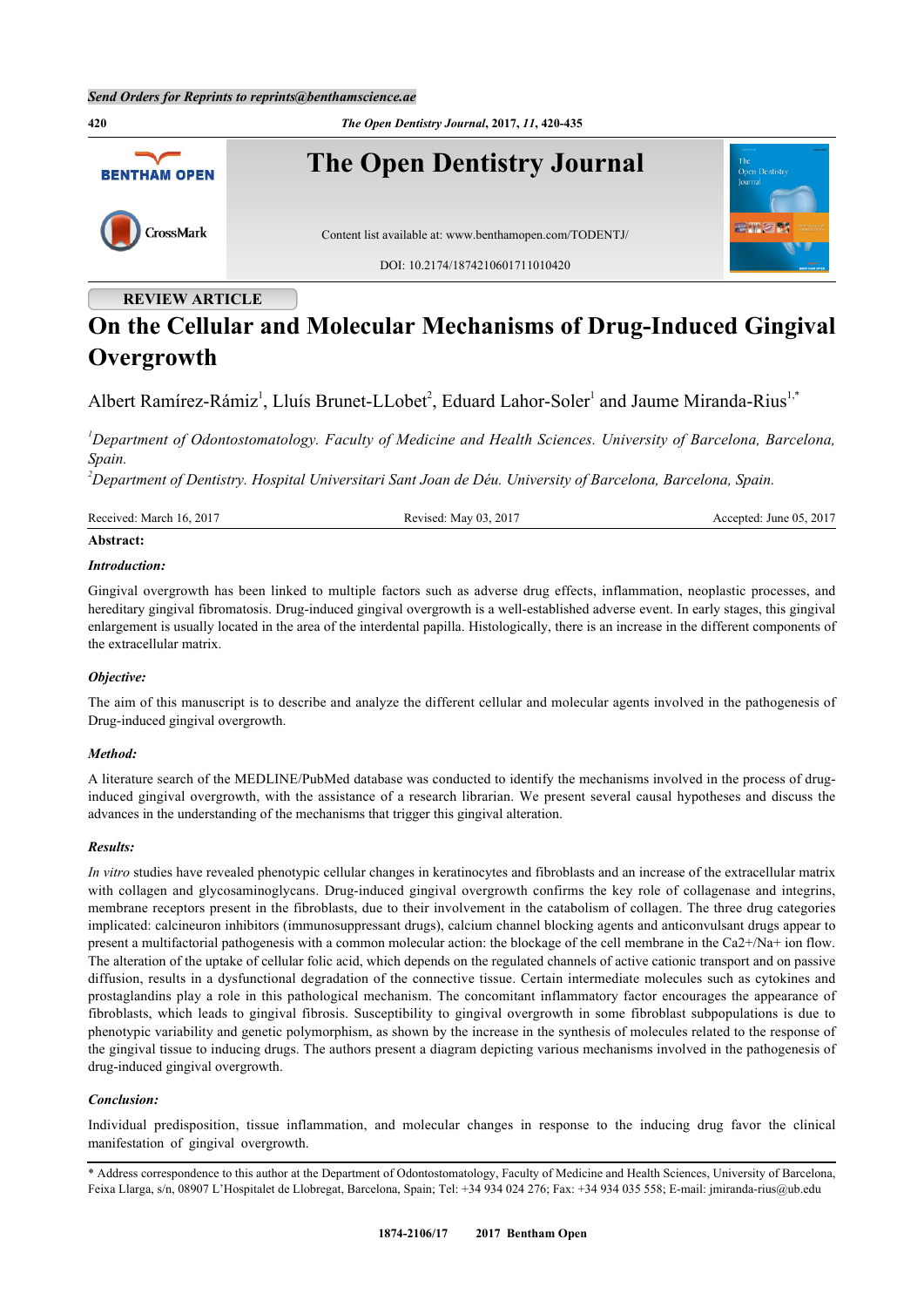**Keywords:** Fibroblast, Collagen, Drug-induced gingival overgrowth, Growth factor, Cellular cultures.

# **1. INTRODUCTION**

Gingival overgrowth (GO) has been linked to multiple factors such as adverse drug effects, inflammation, neoplastic processes, and hereditary gingival fibromatosis. Drugs associated with this gingival alteration include some antiepileptic medications, calcium channel blockers, and immunosuppressors[[1](#page-9-0) - [6\]](#page-10-0). The prevalence of drug-induced gingival overgrowth (DIGO) is estimated to be 70% in the case of phenytoin and 30% for other anticonvulsant drugs [\[7](#page-10-1)], 30% for nifedipine [\[8](#page-10-2)], 30% for diltiazem [[9\]](#page-10-3), 20% for verapamil [\[9](#page-10-3)], and 50-80% for cyclosporine [\[10](#page-10-4), [11](#page-10-5)]. Clinical features of DIGO, such as its appearance and localization, are similar for all inducing drugs. GO usually develops during the first 3 months and reaches a plateau phase at 9 to 12 months. In the initial stages, it appears as a localized nodular enlargement of the interdental papilla (horizontal growth) and, with further progression, extends to the dental crown (vertical growth). In severe cases, the overall volume increase may cover a large portion of the clinical crown. (Fig. **[1](#page-1-0)**) The changes in gingival contour may be exacerbated by plaque-induced inflammation, leading to edematous and hyperemic gingiva and thus perpetuating the cycle of GO. Local irritant factors such as cervical caries, overhanging dental restorations, food impaction, and abnormal relationships between adjacent and antagonist teeth may aggravate the severity of the condition. Its greatest prevalence is observed in children and adolescents [\[11](#page-10-5) - [15](#page-10-6)].

<span id="page-1-0"></span>

Fig. (1). Clinical image. Gingival enlargement induced by drugs.

The histopathological characteristics of all forms of DIGO are similar. In general, the condition presents a parakeratinized squamous epithelium with acanthosis and elongated rete pegs extending deep into the connective tissue. The lamina propria shows collagen fibrosis with variable fibroblasts, an increase of vascularity, infiltration of inflammatory cells containing plasma cells and lymphocytes, and an amorphous ground substance with evident changes of glycosaminoglycans (GAGs) [[4,](#page-9-1) [16](#page-10-7) - [18](#page-10-8)].

According to some authors, the onset of DIGO in the interdental papilla could be due to certain molecular histologic characteristics specific to this zone. As a consequence, a number of measurement indices focused on this area have been developed [[13,](#page-10-9) [19\]](#page-10-10).

The myofibroblast cell possesses profibrotic characteristics capable of synthesizing molecule compounds for tissue remodeling as observed in DIGO. Its presence is a well-established feature of the wound healing process, specifically at the transition from granulation tissue to the remodeling phase, which suggests that normal tissue turnover is exacerbated by these drugs. Additional data have provided evidence of the similarity between wound repair and fibrotic disease. Immunohistochemistry studies have identified growth factors (GF) and cytokines that regulate interactions between cells and the extracellular matrix (ECM). These polypeptide molecules are secreted by macrophages, lymphocytes, mast cells, and fibroblasts which play a key role in the inflammatory response [\[4](#page-9-1), [16](#page-10-7), [20](#page-10-11)].

The DIGO pathogenic mechanisms comprise the presence of genetically predetermined gingival fibroblasts – *responders –* that are more sensitive to the GO-inducing drug than other fibroblast subpopulations. Such fibroblast heterogeneity presents variable behavior in the production of potentially proliferative, fibroblastic cytokines/GFs and their environmental response related to ECM components [[21\]](#page-10-12).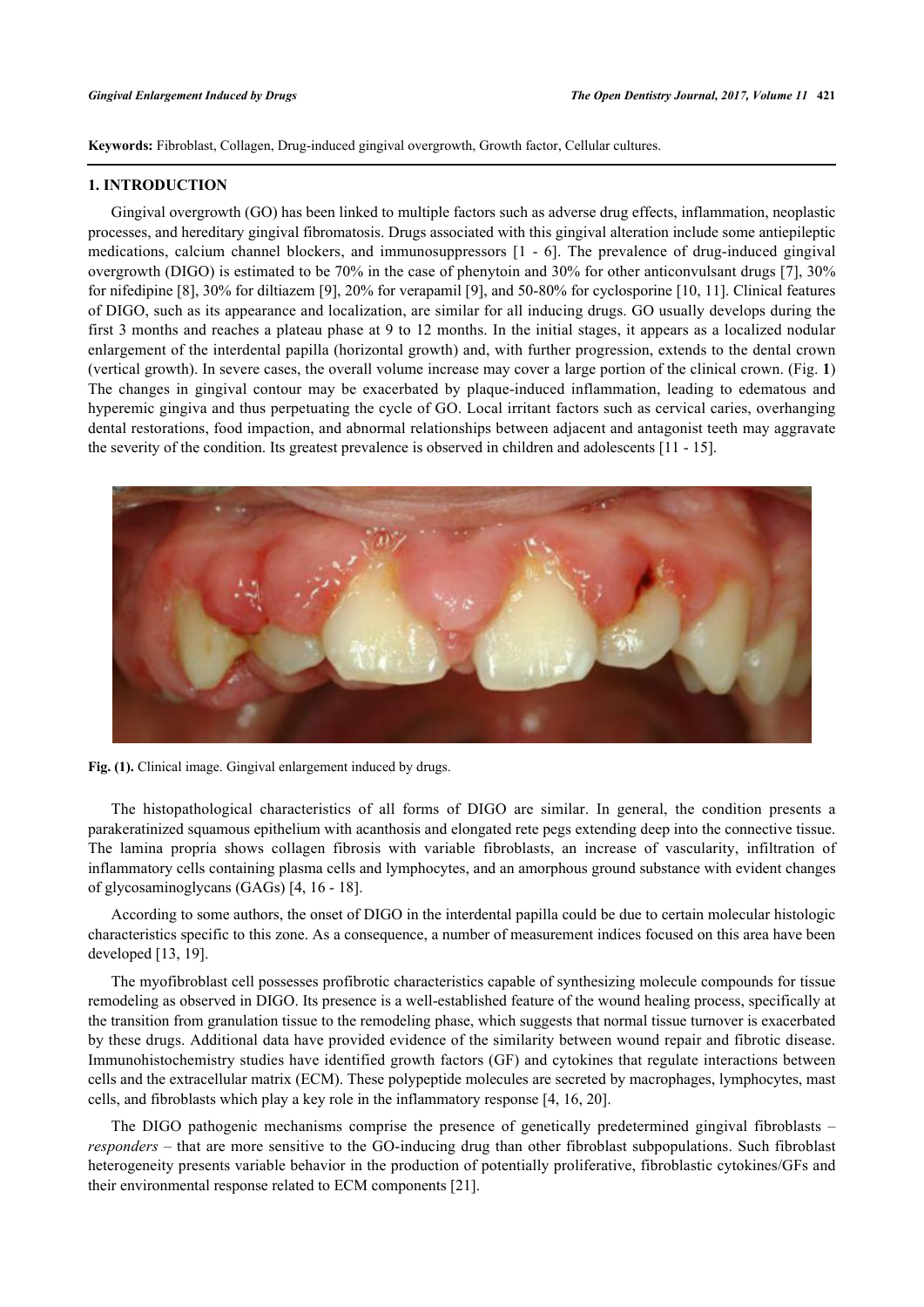The fibrotic clinical appearance of DIGO is due to a disproportion in the synthesis-degradation of collagen. The most genetically-sensitive fibroblast, in the presence of inducing drugs, synthesizes the greatest quantity of collagen [\[22](#page-10-13) - [24\]](#page-10-14) and reduces collagenolytic activity, with a slowing-down of its catabolism by collagenase action [[24](#page-10-14) - [28\]](#page-11-0), or increases collagen deposits by inhibiting endocytosis [\[26](#page-11-1), [29](#page-11-2) - [32\]](#page-11-3).

Connective tissue is present in many structures and organs. It is not clear, however, why gingival fibroblasts react so specifically to GO-inducing drugs. A few authors have reported cases of cutaneous alterations or a greater incidence of keloid scarring in patients treated with these drugs, or an increase in the incidence of illnesses related to the fibrosis of other organs and systems. It would be interesting to examine this issue in greater depth, since gum alterations vary so widely in populations treated with similar GO-inducing drug dosage, and also because the alterations rarely appear at the systemic level [[33\]](#page-11-4). Moreover, this morphological alteration does not affect the different areas of the buccal cavity and the gingival tissue in the same way. Research into this gingival pathology should be continued as it could shed light on the etiopathogeny of other illnesses related to collagen and connective tissue.

The main objective of this literature review is to analyze the cellular and molecular mechanisms related to the pathogenesis of pharmacological gingival overgrowth. We present several causal hypotheses and discuss the advances in the understanding of the mechanisms that trigger this gingival alteration.

# **2. CELLULAR AND MOLECULAR BIOLOGY OF GINGIVAL OVERGROWTH**

DIGO is a specific morphologically conditioned alteration whose fibrotic process does not usually affect other systemic locations in the same manner [[33](#page-11-4)]. The gingiva is a tissue exposed to various detrimental factors such as bacterial biofilm, brushing, and masticatory microtrauma; also its influenced by various factors including dehydration, due to labial incompetence or mouth breathing, and a limited anterior interdental space [[13\]](#page-10-9). Consequently, it undergoes a continuous reparative process which, due to local characteristics, may lead to the onset of a fibrogenic process.

#### **2.1. Interaction of Chemotactic Factors**

The gingival tissue is subjected to multiple aggressions that induce a state of permanent tissue repair involving the inflammatory cells, fibroblasts and chemotactic factors. Many of these chemicals are polypeptide molecules, GF and cytokines, secreted locally by various cells in the gingiva, which regulate processes such as GO development. Basic fibroblast GF (bFGF) is a fibroblast and keratinocyte mitogen molecule with morphogenesis and differentiation functions related to fibroblastic proliferation in GO [\[34\]](#page-11-5). Vascular endothelial GF (VEGF) promotes endothelial cell proliferation and differentiation, induces microvascular hyperpermeability, and participates in ECM remodeling [[35\]](#page-11-6). Cell migration is an important phenomenon in tissue formation and remodeling, and is controlled especially by epidermal GF (EGF) [[36,](#page-11-7) [37\]](#page-11-8). Together with platelet-derived GF (PDGF) it facilitates wound healing and enhances wound strength, by the migration of macrophages and fibroblasts and the synthesis of matrix proteins [\[38\]](#page-11-9). Additionally, PDGF can stimulate the synthesis of other GFs whose functions are partly mediated by the induction of endogenous GF such as insulin-like GF (IGF). IGF causes an increase in fibroblast collagen synthesis and it may be relevant to the stimulation of mesenchymal tissues during periodontal regeneration [[39](#page-11-10)]. Studies in samples of druginduced overgrowth have demonstrated high concentrations of GF, among them connective tissue GF (CTGF) and the cytokines IL-6, IL-1β [\[40](#page-11-11)]. CTGF potentiates the growth of fibroblasts through a mechanism related to angiogenesis during injury and development [\[41](#page-11-12)].

The clinical and pathological features of DIGO are independent of the drug administered, which suggests a common pathway of induction in spite of the differences [\[9\]](#page-10-3). In a pathological environment such as DIGO, the deregulated cytokine imbalance may make a considerable contribution to its development. This intermediary molecular action reinforces the idea that the direct action of the inducing drugs is not the most important mechanism in GO development [\[40](#page-11-11)].

Clinically, the interdental papilla presents greater sensitivity to overgrowth than other gingival locations due to a number of specific molecular compounds involved in the wound healing process, such as surface receptors, procollagen type I, fibronectin, GAGs, and GFs [\[19](#page-10-10)]. As noted above, the interdental papilla area has a greater predisposition to develop GO than the marginal gingiva. DIGO appears to be linked to an up-regulation of several integrins which are highly expressed in the epithelial basal layer, especially in the papilla [[42\]](#page-11-13).

Proteoglycans (fibromodulin, lumican and biglycan), CTGF, type ανβ6 integrin, and the son-of-sevenless gene (SOS)-1 are more highly expressed in the papilla epithelium than in the oral epithelium of the marginal gingiva.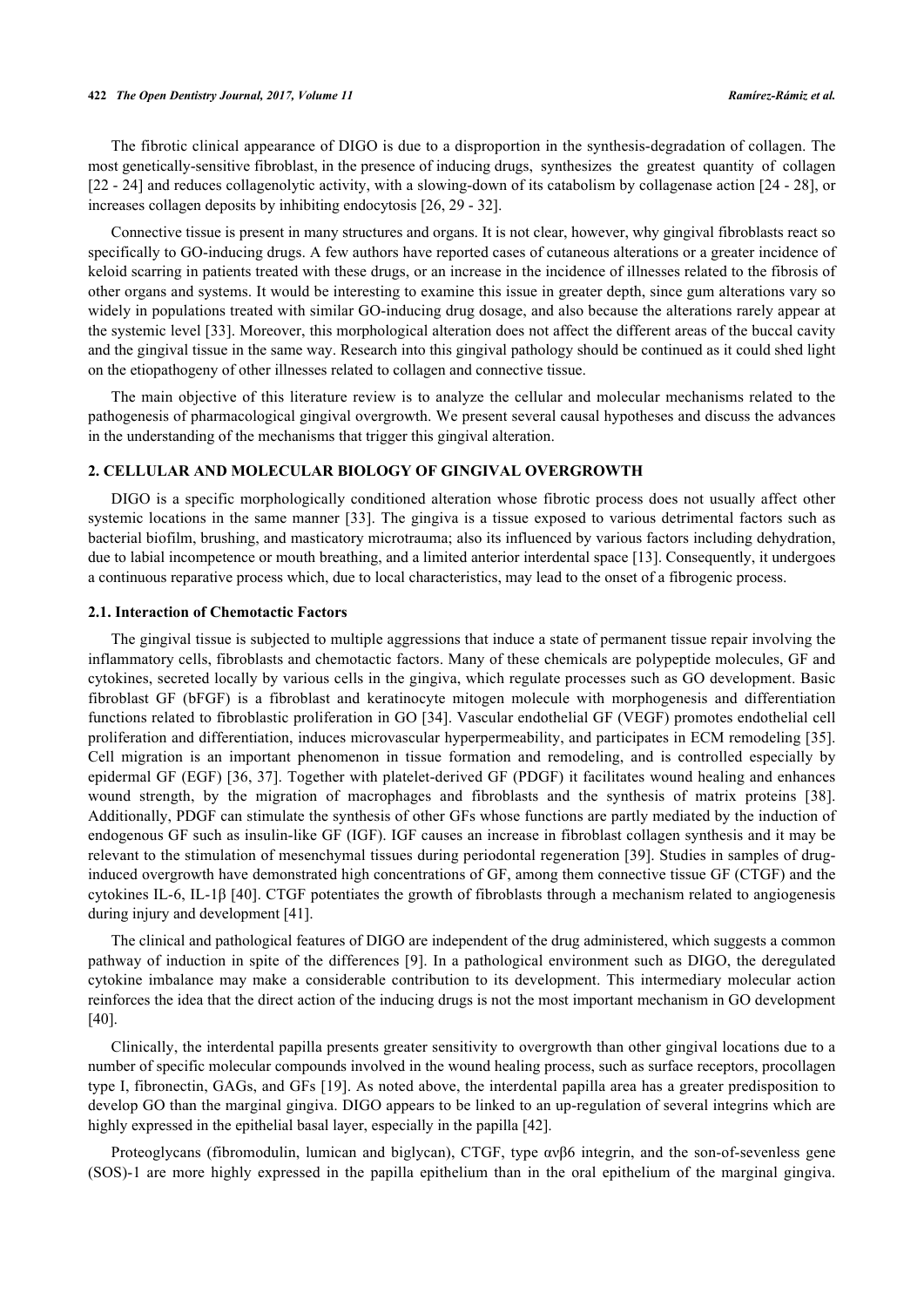Integrins, transmembrane receptors, are the principle mediators between the fibroblast and its ECM environment, regulating collagen fibers at the cell membrane [[43\]](#page-11-14).

A number of biochemical studies have shown a mutation in SOS-1, a constitutively active molecule, related to hereditary gingival fibromatosis, a type of GO. Likewise, DIGO may present a similar mutation affected by geneencoding alteration. The discovery of significant SOS-1 immunostaining in the interdental papilla, compared to that found in the marginal gingiva, could represent a potential prosynthetic tissue [\[19](#page-10-10), [44](#page-12-0)].

The tissue characteristics of the papilla favor the action of inducing drugs, which lead to its augmentation by joining the epithelium with the connective tissue and vice versa [[19\]](#page-10-10).

# **2.2. Genetic Variability in Cell Populations**

In gingival connective tissue, fibroblasts are by far the most numerous stromal cell types. However, the fibroblast heterogeneous genotype appears to manifest different phenotype subpopulations depending on anatomical location and the single site of the periodontium. These cells are genetically determined to present different characteristics during cell replication, molecular secretion, cytoskeletal proteins, affinity in receptor bonding, and secretion of matrix-degrading enzymes [\[21](#page-10-12), [45\]](#page-12-1). In granulation tissue, the fibroblasts acquire the morphological and biochemical features of smoothmuscle cells by expression of  $\alpha$ -smooth muscle actin. The subtype, the myofibroblast, is active during the reparative process of DIGO, but disappears selectively due to apoptosis and the survival of other fibroblast groups. Myofibroblast apoptosis is critical for normal healing as the persistence of this cell favors continuous ECM deposition and the development of pathologic fibrotic conditions[[46](#page-12-2)]. Variation in enzyme behavior is particularly noticeable in the collagenases which take part in collagen metabolism for tissue remodeling in a number of processes including turnover in wound healing. Collagenases belong to a larger family named matrix-remodeling metalloproteinase (MMP). Collectively, they can process bioactive molecules and degrade several extracellular matrix proteins. They are all synthesized in a latent form (for example, a proenzyme). In contrast, tissue inhibitor of MMP (TIMP) enzymes hinder MMPs; their relationship is modulated by the heterogenic collagenolytic response which is halted in fibroblast cultures induced by cyclosporine [\[47](#page-12-3)].

Moreover, fibroblast heterogeneity may lead to an imbalance of cells that produce excessive collagen and do not effectively remodel the nascent ECM. Fibroblast heterogeneity, influenced by the regulatory role of cytokines and GF, results in a heterogeneous remodeling response to drug injury. In a similar manner, other epithelial phenotypes may be conditioned by interactions with the connective tissue below. The localized specificity of the epithelium is influenced in part according to the phenotypes of underlying fibroblasts [\[21](#page-10-12)].

Several Human Leukocyte Antigen (HLA) phenotype combinations are involved in the development of gingival alteration in morphology. Some organ transplant recipients, under medical treatment with cyclosporine, present conspicuous clinical GO significantly associated with the specific haplotype gene expressions [\[15](#page-10-6), [48](#page-12-4)].

Lymphocyte and macrophage populations of gingival tissue affected by inducing drugs also manifest varying sensitivity in their inflammatory action, and differ from those in healthy gingival controls [[49,](#page-12-5) [50\]](#page-12-6).

The presence of genetic polymorphisms is also related to the action of DIGO linked to diverse molecular compounds. The phenotypical manifestation of the multidrug resistant (MDR1) gene has been observed, which determines drug resistance capacity in the p-glycoprotein molecule for cyclosporine[[51](#page-12-7) - [53\]](#page-12-8). An additional polymorphism with respect to membrane integrin receptors has been reported in a number of studies. Some authors have related  $\alpha_2$  integrin polymorphism in the bonding capacity of collagen to the cell surface which might modify collagen phagocytosis [\[43](#page-11-14)]. Studies of its association with calcium channel blocker-induced GO confirm that it could be genetic risk factor for DIGO [\[54](#page-12-9)].

# **2.3. The Extracellular Matrix: Increases in Collagen and Glycosaminoglycan Concentrations**

Fibrosis in gingival tissue is one of the main causes of DIGO. The action of inducing drugs on cell mechanisms affects the intra-cellular calcium, reducing the cationic cell influx due to changes in the sodium-calcium exchange [[26\]](#page-11-1). Calcium acts as a second messenger at an intracellular level. Its regulation depends on mechanisms that modulate cell membrane flux and its release from intracellular deposits. Calcium bonds with proteins and activates target molecules, for instance enzymes, and target such as ionic channels. It also modulates cellular transcription and proliferation, and functions related to the ECM through the integrins [\[44](#page-12-0)].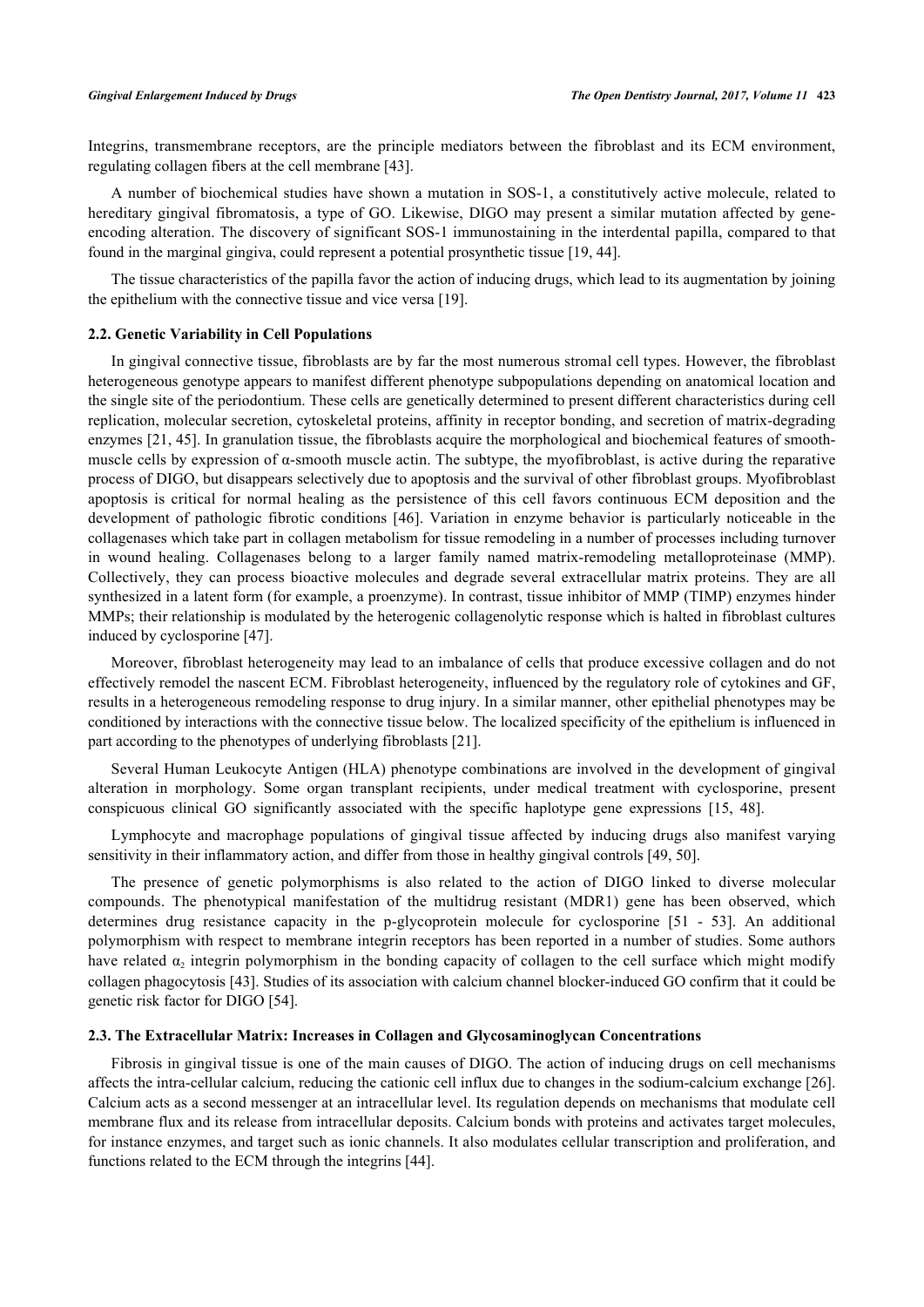#### **424** *The Open Dentistry Journal, 2017, Volume 11 Ramírez-Rámiz et al.*

The maturation of collagen and elastin in the ECM depends on post-translational modifications, including the partial regulation effected by lysyl oxidase, a copper-dependent extracellular enzyme produced by fibrogenic cells that catalyzes the extracellular oxidative deamination of peptidyl-lysine and peptidyl-hydroxylysine residues of tropocollagens. The mature collagen in its covalent bonds is insoluble in the ECM and is deposited, thus reducing the turnover [\[55](#page-12-10)].

Transforming GF Beta (TGF-β) action is linked to inducing drugs, through enzymatic reactions such as lysyl oxidase activity and the inhibition of the collagenase. It stimulates the fibroblastic population and the ECM deposit of fibronectin and GAGs [[56,](#page-12-11) [57](#page-12-12)]. Fibronectin is a non-fibrous protein that facilitates cell adhesion to the matrix. The integrin protein mediates its link with actin filaments on the fibroblast surface for cell motility, and regulates gene expression, cell proliferation, and cell migration [[57\]](#page-12-12).

Inducing drugs act through the regulatory effects of GF and cytokines, not directly on the activity of lysyl oxidase or at the transcriptional level [[55](#page-12-10)]. TGF-β is believed to be a key mediator of tissue fibrosis for ECM accumulation in some pathologic states such as progressive renal diseases due to cyclosporine-induced nephropathy. It has been observed that gingival fibroblasts which are overgrown due to cyclosporine show a high fibroblast proliferative capacity through this GF, with increased collagen synthesis and a reduction of secreted active collagenase levels [[23,](#page-10-15) [47,](#page-12-3) [58,](#page-12-13) [59\]](#page-12-14). TGF-β enhances neovascularization *in vivo* by stimulating the cells to secrete angiogenetic factors [\[58](#page-12-13), [59\]](#page-12-14). Phenytoin and nifedipine have also been reported to increase collagen synthesis in some *in vitro* studies [\[22](#page-10-13), [24](#page-10-14)].

CTGF regulates the proliferation-differentiation of connective tissue cells stimulating ECM production. When CTGF binds with integrin  $\alpha_6\beta_1$  an insoluble collagen accumulation appears in gingival human fibroblast cultures and eventually stimulates ECM production. CTGF may also play a role in angiogenesis through its association with vascular endothelial cells, and is highly secreted in tissue microenvironments induced by phenytoin [[41\]](#page-11-12). It appears that certain intrinsic links between these molecules may potentiate or inhibit their combined activity. Some authors have reported that the binding between CTGF and TGF-β may become a mediator, which reinforces the fibrogenic function of the fibroblast [[40,](#page-11-11) [41,](#page-11-12) [60\]](#page-12-15). TGF-β and CTGF potentiate the activity of lysyl oxidase, unlike PDGF, IL-1β, and IL-6 [[55\]](#page-12-10).

Fibroblast collagen phagocytosis is the regular catabolism for ECM degradation. It is well known that this process is related to some biochemical modifications at the integrin receptors when collagen adheres to the membrane cell. A reduction in the expression of integrin  $\alpha_2$  by inducing drugs, or a decrease in collagen adhesion due to the presence of pro-inflammatory cytokines, could inhibit phagocytosis and give rise to the development of GO [\[26](#page-11-1), [29](#page-11-2), [31](#page-11-15), [32](#page-11-3), [43](#page-11-14), [61](#page-12-16), [62](#page-12-17)].

Other surface molecules, discoidin domain receptors (DDRs), are activated in the presence of collagen and regulate β1integrin receptors. It has been shown that cyclosporine may also affect DDRs and reduce β1 integrin, which allows focal adhesion of collagen at the onset of its phagocytosis [\[62](#page-12-17)].

Cathepsins are lysosomal cysteine enzymes which catalyze collagen internalization and metabolism through hydrolysis cascade reactions. Some cathepsins are able to degrade fibrinogen, the basal membrane, and fibronectin and activate latent collagenases, thus indirectly regulating ECM metabolism. Phenytoin, cyclosporine, and nifedipine suppress cathepsin action, reducing protein metabolism in the ECM and at the level of their transcription [\[30](#page-11-16), [63](#page-12-18)].

Collagen degradation also occurs through the secretion of collagenases in the extracellular pathway. The activation of collagenase is a complicated process which depends upon multiple biochemical pathways. The production of the active form (collagenase-activating enzyme) is additionally limited when the calcium influx decreases and simultaneously reduces cellular folic acid uptake, a process favored by inducing drugs. Decreased cellular folic acid leads to increase TIMP-1 which reduces MMP-1; as MMP-1 is necessary for the activation of collagenase, the result is a reduction in the amount of activated collagenase. It appears that folic acid may be of benefit in preventing the recurrence of phenytoin-induced gingival changes which initiate gingival fibrosis. Also, in the presence of inflammation secondary to dental plaque, the catabolic ability of collagenase is saturated, and the inhibited degradation of the ECM causes a local accumulation of this matrix [\[1](#page-9-0), [27](#page-11-17), [28](#page-11-0), [31](#page-11-15), [32](#page-11-3), [47](#page-12-3),[64\]](#page-13-0).

Fibroblasts modify the biochemical composition of the ECM at the collagen fibers, thus increasing the total quantity of GAGs and modulating the immune system and inflammatory response [\[65\]](#page-13-1). This process is largely mediated by GF due to an imbalance in the proportion of TGF-  $\alpha$   $\beta$ , bFGF, PDGF, and CTGF and other biological molecules. Conversely, the ECM modulates cell function in the interaction among proteoglycans, several cytokines (IL-1, 6) and enzymes [[34,](#page-11-5) [38\]](#page-11-9).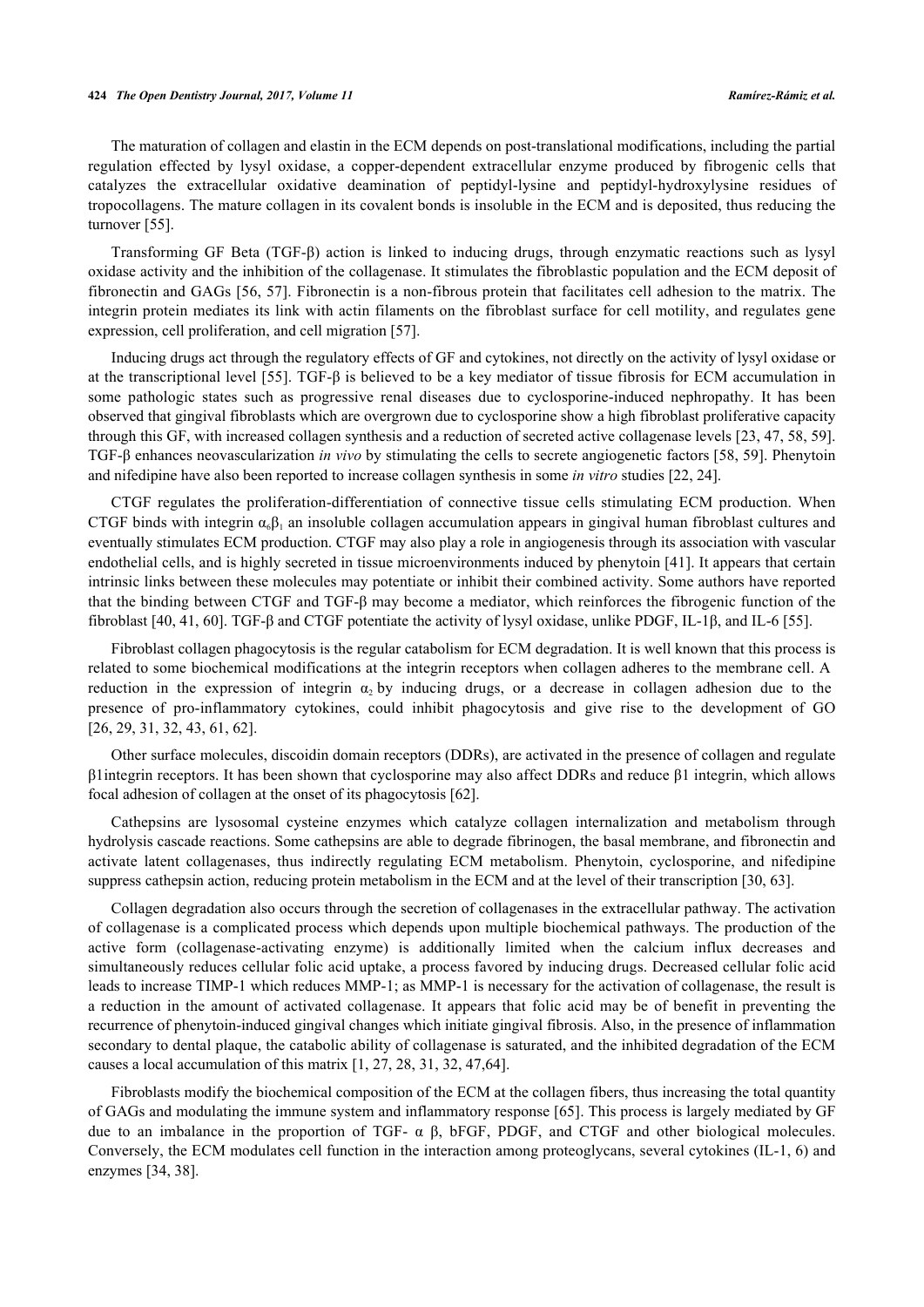Hyaluronan is a non-sulfated GAG present in the ECM providing structural support to cells. Intense TGF-β output, such as the promotion of GAG synthesis under the influence of cyclosporine and nifedipine, has been observed in gingival fibroblast cultures [\[56](#page-12-11), [57](#page-12-12)].

Cyclosporine A could induce an up-regulation of some heparin sulfate proteoglycans, on occasions involving the PDGF mediator [[23,](#page-10-15) [38](#page-11-9), [65,](#page-13-1) [66](#page-13-2)]. The combined action of two inducing drugs, such as nifedipine and cyclosporine, on fibroblast cultures allows a greater incorporation of sulfates to the GAGs than individually [[67](#page-13-3)]. In a study using phenytoin, the authors described differences depending on the anatomical location in the gingiva: intracellular sulfated GAGs in attached gingiva and extracellular sulfated GAGs in free gingiva [\[45\]](#page-12-1). These findings for proteoglycans may provide evidence that the non-collagenous extracellular matrix in DIGO is overexpressed.

### **2.4. Fibroblast Proliferation Versus Apoptosis**

Several studies have reported different effects of inducing drugs on cell proliferative activity and their relationship with apoptosis in diverse populations in the gingival tissues. Apoptosis is a type of genetically determined cell death necessary for tissue regulation. These differences are due in particular to the genetic variability of the cellular elements with phenotypes of different behavior [[68\]](#page-13-4).

Fibroblast viability has been analyzed in the presence of nifedipine and cyclosporine with a clearly increased replication of these connective cells [[22,](#page-10-13) [59\]](#page-12-14). In a similar manner, an *in vitro* study of phenytoin and nifedipine-induced GO demonstrated a high presence of bFGF in the fibroblast culture which would confirm hyperplasic cell growth [[34\]](#page-11-5). On the other hand, a study regarding primary cultures of human gingival fibroblasts with the presence of cyclosporine, nifedipine, and phenytoin did not find significant changes in drug induction depending on the length and the dosage of treatment [[69](#page-13-5)]. In the same study, mRNA expressions of the collagen, TGF-β, and collagenase proteins were observed to be significantly increased for some doses. However, the authors reported an unexpected increase in mRNA collagenase which, due to a disruptive protein translation, may have remained in an inactive collagenase form or in saturated form following inflammation caused by bacterial plaque [[24,](#page-10-14) [25\]](#page-11-18).

Apoptosis is analyzed *in vitro* with index-molecules associated with cell death in fibroblast populations in cultures. The following molecules are considered specific for cell destruction: the caspase-3 enzyme, secreted by many cell types, and the mitochondrial protein markers BCL-2 (which expresses a reduction in apoptosis) and Bax (which reflects an increase). Some studies report a reduction in apoptosis: decreased levels of caspase-3, upregulated anti-apoptotic BCL-2 and downregulated pro-apoptotic Bax [[70](#page-13-6), [71\]](#page-13-7). Studies of fibroblast cultures have shown that calcium channel blockers could significantly inhibit the adherence-induced death of fibroblasts after cell confluence [\[72](#page-13-8)]. The combined induction of LPS and cyclosporine in the fibroblast cultures produced a reverse effect on the LPS inhibition of cell proliferation [[73](#page-13-9)]. The same action has been observed when PDGF is able to reverse the inhibitory LPS action on fibroblast proliferation and fibroblast synthetic activity in gingival cell cultures [[74\]](#page-13-10).

Apoptosis has been shown to be modulated by pro-inflammatory mediators. It appears that some cytokines such as Tumor Necrosis Factor alfa (TNF-α) stimulate the expression of transcription factors related to the gene expression of apoptosis. These factors balance the relationship between proliferation and apoptosis [[71\]](#page-13-7).

The experimental results in keratinocyte populations reflect the same diversity. Various authors have shown that cyclosporine-induced GO could be related to an increase of keratinocyte life span and not to a greater keratinocyte proliferation since it seems probable that some inducing drugs, such as cyclosporine and nifedipine, could inhibit apoptosis regulation in the gingival epithelium [[71,](#page-13-7) [75,](#page-13-11) [76\]](#page-13-12).

In contrast, other authors have found an increase in the proliferative capacity of keratinocytes due to inducing-drugs in samples of GO with increases in the marker Ki67, typical of cell proliferation, and an elevated bFGF type or keratinocyte growth factor (KGF) concentration in the gingival tissue with high mitotic activity [[34,](#page-11-5) [76,](#page-13-12) [77](#page-13-13) - [79\]](#page-13-14). It has been observed that the proliferation rate of epithelial cells could be linked to the interaction of fibroblasts [\[18\]](#page-10-8). Such a relationship may depend on the sensitivity of the fibroblast subpopulations to the inducing drugs.

# **2.5. Oxidative Stress and Intermediate Compounds**

Nitric oxide (NO) is a cellular signaling molecule with vasodilatory function, synthesized in the endothelium by enzymatic activity of nitric oxide synthase (NOS), sometimes promoted by the endothelin-specific receptor [\[80\]](#page-13-15). Occasionally NO is also produced in the inflammatory environment by an inducible form of nitric oxide synthase (iNOS) from resident inflammatory cells [[81\]](#page-13-16). Moreover, the LPS and other specific cytokines such as IL-1, TNF-α,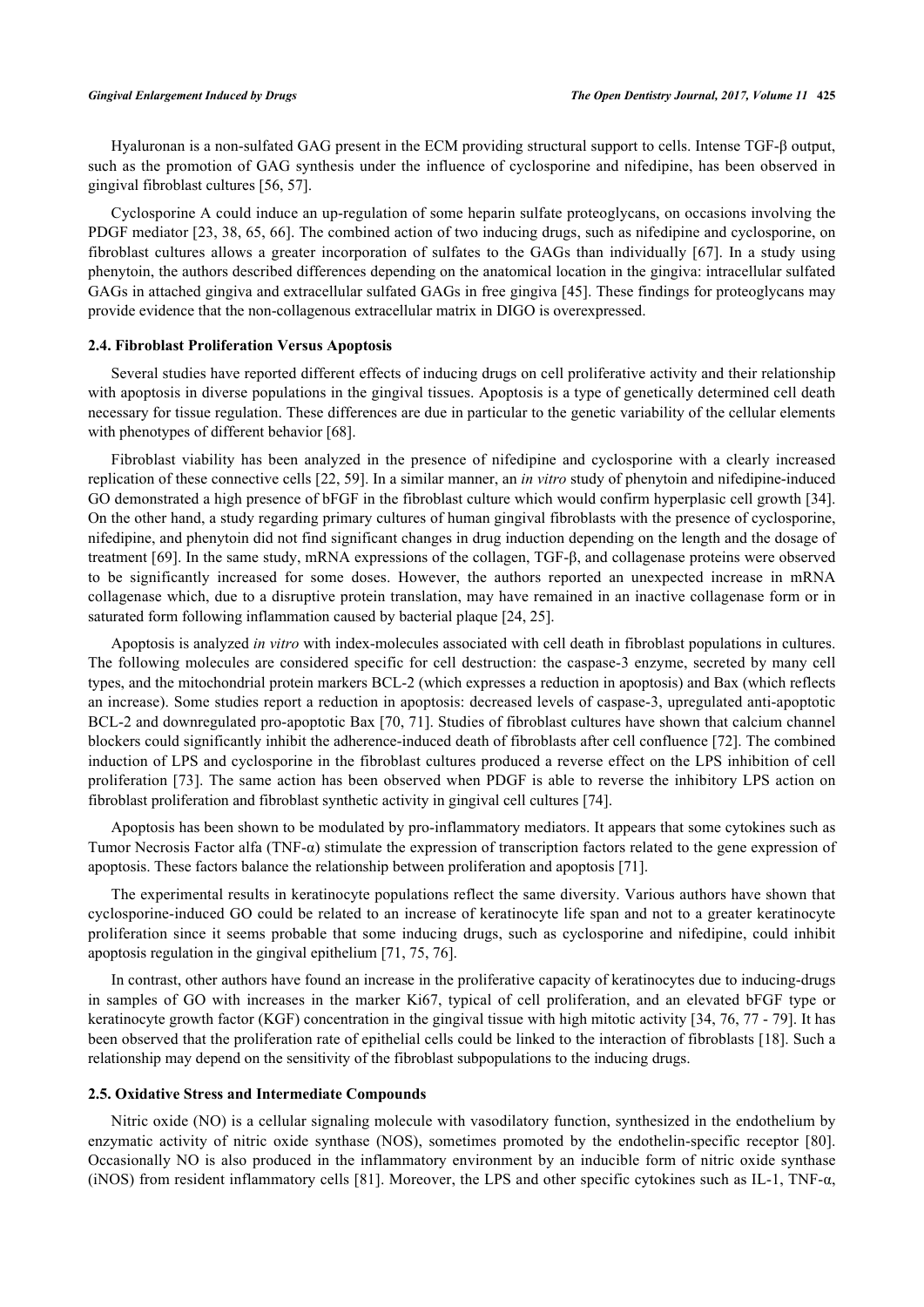and interferon-γ may increase iNOS synthesis [[71](#page-13-7), [72\]](#page-13-8). Some authors have reported that iNOS is highly expressed in epithelium and connective tissues in gingivitis, and up-regulated in cyclosporine-induced GO with regard to healthy gum [[81\]](#page-13-16). It has been observed that the vascular endothelium responds to reactive oxygen species (ROS) arising from oxidative stress, which appears in metabolic situations of imbalance between ROS and cellular antioxidant defense mechanisms, thus increasing iNOS activity [\[82](#page-13-17)].

Synthesized NO, as a free radical, may react with several ROS in a cellular aerobic metabolism condition to produce nitrating compounds: some of them, like peroxynitrate, highly oxidizing. A recent study found these compounds in the saliva of phenytoin responders in significantly higher quantities than in the groups induced by other drugs. There appears to be a significant correlation of salivary nitrite concentration with periodontal parameters such as probing depth, gingival bleeding time index, severity of GO, and GCF volume. Thus, salivary nitrites could be used as biomarkers in phenytoin-induced GO [\[83](#page-13-18)].

Additionally, ROS play a critical role in oxidative stress which seems linked to the initiation and progression of fibrotic diseases [\[82](#page-13-17), [84\]](#page-14-0). In the same way, it has been observed that cyclosporine could induce intracellular ROS generation and eventually stabilize the ECM structure by increasing its resistance to protease degradation [[82\]](#page-13-17).

According to several studies, mast cell proteases may be involved in DIGO and in some tissue repair mechanisms. It appears that these released proteases encourage fibroblastic replication, and increase collagen synthesis and ECM formation [[85\]](#page-14-1). Chymase, one of these secreted enzymes, may also participate in the formation of angiotensin II, an intermediate compound in the renin-angiotensin homeostatic system, with pro-inflammatory, pro-coagulant and profibrotic capacity[[86](#page-14-2)]. Furthermore, research in fibroblast cultures has demonstrated a drug-induced inhibition of calcium influx which could act as a stimulatory signal increasing angiotensin II and endothelin-1 protein vascular mediators and might have profibrotic effects [\[80](#page-13-15), [87\]](#page-14-3). Although cyclosporine action may diminish mast cell number it can also modulate the gingival expression of angiotensin II [[88\]](#page-14-4). In gingival samples from healthy subjects and patients receiving nifedipine, significantly elevated levels of angiotensin II were observed in nifedipine *responders* compared with healthy individuals and patients on nifedipine without GO [\[86](#page-14-2)].

#### **2.6. Immunity Changes and Inflammation**

Inducing drugs may produce a reparative process controlled by inflammation which promotes a chronic accentuated fibrotic response in the ECM. DIGO secondary inflammation could be necessary to trigger the onset of the fibrotic process, but not for its progression [\[89](#page-14-5)]. Access to bacterial biofilm in gingival tissue as well as physical insults mean that the inflammatory process is responsible for the severity of DIGO, as several studies have concluded [[90\]](#page-14-6).

Immune-inflammatory features associated with DIGO include increased macrophage reparative/proliferative phenotype, up-regulation of essential GF, IL-1β, and IL-6 cytokines, and variable lymphocyte proportions [\[38](#page-11-9), [49](#page-12-5), [91](#page-14-7) - [93\]](#page-14-8). Several studies have described a lymphocyte infiltration of plasma cells in DIGO samples. This would suggest that the humoral immune response replaces the cellular immune response in cyclosporine samples due to its immunosuppressive action. Moreover, the pattern in patients with cyclosporine-induced GO is characterized by the low expression of some types of lymphocytes (natural killer lymphocytes) in contrast to chronic inflammatory periodontal disease [[50\]](#page-12-6). Histologically speaking, it is important to note the proportions of fibrosis and inflammation with respect to the drug used: phenytoin causes moderate inflammation and high fibrosis, nifedipine produces moderate inflammation and fibrosis, whilst cyclosporine leads to intense inflammation and low fibrosis[[40\]](#page-11-11). It is possible that gingival enlargement produced by cyclosporine presents a very pronounced immune response with some moderate antifibrotic effects in the synthesis and deposition of collagen [[90\]](#page-14-6).

One of the main mechanisms of inducing drugs is participation in the synthesis cascade of prostaglandins (PGs). Phenytoin stimulates PG precursors, such as arachidonic acid, and enhances phospholipase activity [[94\]](#page-14-9). According to *in vitro* and *in vivo* culture studies, cyclosporine could inhibit cyclo-oxygenase 2 and consequently PGI<sub>2</sub> mediated polypeptide compounds [\[95](#page-14-10), [96](#page-14-11)].

PGs and thromboxane molecules, which are synthesized at the onset of the inflammatory process, interact with a number of molecules related to collagen metabolism in the ECM such as pro-inflammatory cytokines and GF. IL-1β is the main inflammatory mediator in the pathogenesis of periodontal disease; it promotes MMP production with other cytokines, and activates T cells and neutrophils. In addition, IL-1β potentiates bone resorption through osteoclast formation [[97\]](#page-14-12).

Once the PG and thromboxane cascade is activated, deregulated pro-inflammatory cytokines could appear from the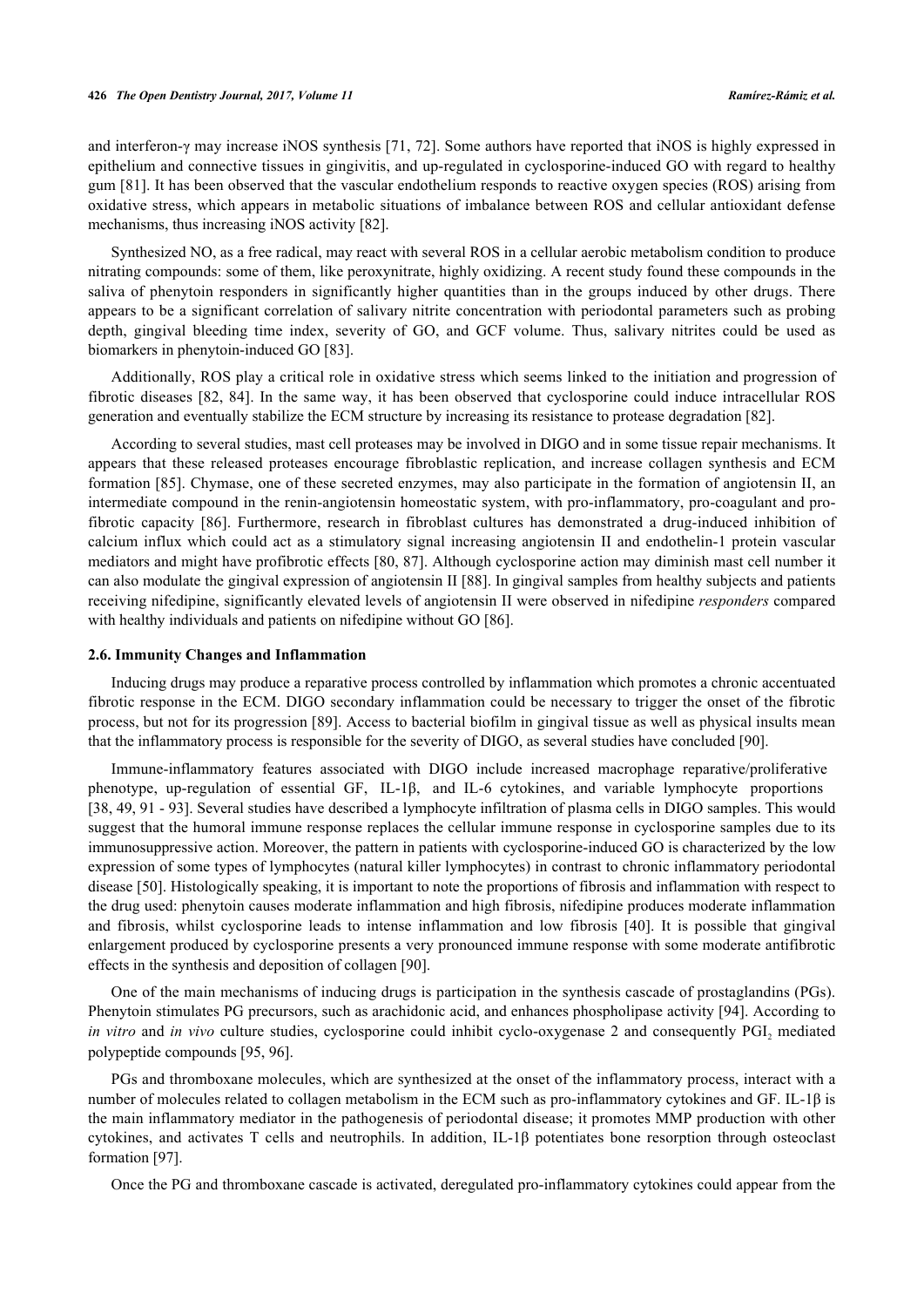immunomodulatory effects of the inducing drugs and stimulate a down-regulation of MMP [\[28](#page-11-0), [98](#page-14-13)].

Under drug-inducing treatment, the inflammatory cellular profile may present a modification in the proportion of macrophage phenotypes (inflammatory, reparative, or resident), variable lymphocyte subpopulations, and their distribution in peripheral blood, in contrast to healthy control gingival tissues[[16,](#page-10-7) [38,](#page-11-9) [40,](#page-11-11) [49,](#page-12-5) [92\]](#page-14-14).

# **2.7. Other Predisposing Factors**

# *2.7.1. Dental Plaque*

Bacterial plaque located in the gingival sulcus epithelium is an aggravating factor in GO. Clinically, the interdental areas present the highest plaque index, which coincides with the greatest GO. The significant correlation between the two factors confirms the hypothesis of the predisposing role of plaque in GO development, whilst GO simultaneously favors dental plaque accumulation in the pseudopockets. Some authors state that the elimination of plaque is a preventive measure for drug-induced GO [[10,](#page-10-4) [12\]](#page-10-16). There is a high cell turnover of keratinocytes, particularly in the junctional epithelium, and gingival fibroblasts with inherent heterogenic phenotype populations that have a pronounced differential capacity [[16,](#page-10-7) [21,](#page-10-12) [77\]](#page-13-13).

### *2.7.2. Dental/Periodontal Microtrauma*

Some authors have reported that the combined presence of mechanical stress and active TGF-β1 is essential to convert fibroblasts into contractile myofibroblasts, which cause tissue contractures in fibrotic diseases [\[99\]](#page-14-15). These mechanical forces are decisive in gingival tissue development and its reparative process. On the fibroblast membrane surface there is frequent exposure to pressure and traction due to mechanical forces, especially in the presence of occlusal microtrauma or during orthodontic movement, which produce stress in the gingival keratinocytes and fibroblasts. Studies have reported that EGF is involved in fibroblast motility and fibroblastic migration processes [[37\]](#page-11-8). Physical signals are transmitted to the fibroblast surroundings through the integrin receptors, which could stimulate the synthesis of ECM constituents such as collagen and also regulate the inflammatory response in reparative processes [\[23](#page-10-15), [24,](#page-10-14) [36\]](#page-11-7).

Traditionally, the appearance of gingival enlargement in patients during orthodontic treatment was attributed to the accumulation of bacterial plaque. However, some patients with adequate bacterial plaque control may present gingival overgrowth without signs of inflammation [[100\]](#page-14-16).

Surlin *et al.* hypothesize that gingival enlargement following orthodontic treatment is not always associated with signs of inflammation but may be a response to mechanical stress and periodontal remodeling during orthodontic tooth movement. MMP8 levels in gingival crevicular fluid in patients wearing fixed braces can be considered as indicators of this process [\[101](#page-14-17), [102](#page-14-18)].

# **3. DISCUSSION**

This review article presents a wide-ranging investigation of the literature. It discusses the various agents involved in the pathogenesis of DIGO, assesses specific aspects related to them, and presents a general hypothesis based on an original diagram that may help to understand the process (Fig. **[2](#page-8-0)**).

The adverse effect of DIGO appears to be produced by three different drug categories: calcineurin inhibitors (immunosuppressant drugs), calcium channel blocking agents, and anticonvulsant drugs, which all share the same pathogenic mechanism. All the drugs associated with GO appear to alter the cation inflow in the cell membrane (Na<sup>+</sup> and  $Ca<sup>2+</sup>$  channels). The alteration of the uptake of cellular folic acid, which depends on the regulated channels of active cation transport and on passive diffusion, results in a dysfunctional degradation of the connective tissue [[64\]](#page-13-0).

In an epidemiologic sense, GO-inducing drugs have individually shown varying clinical impacts. Combined pharmacological therapies have occasionally been reported to increase GO prevalence and severity [[48](#page-12-4), [103](#page-15-0)]. DIGO severity could be related to dosages and pharmacologic plasma levels [\[11](#page-10-5), [104](#page-15-1)], although most authors have reported no correlation [\[53](#page-12-8), [105,](#page-15-2) [106](#page-15-3)]; nor has any relationship been found between TGF-β gingival concentration and TGF-β plasma levels in DIGO cases. Nevertheless, this GF is considered to be a risk factor for GO due to the increase of gingival levels [\[107](#page-15-4), [108](#page-15-5)].

The issue of gingival fibroblast heterogeneity is interesting, and finding a related gene in the three drug categories is particularly challenging. However, it is rather difficult from these data to determine the mechanism of the side-effect. In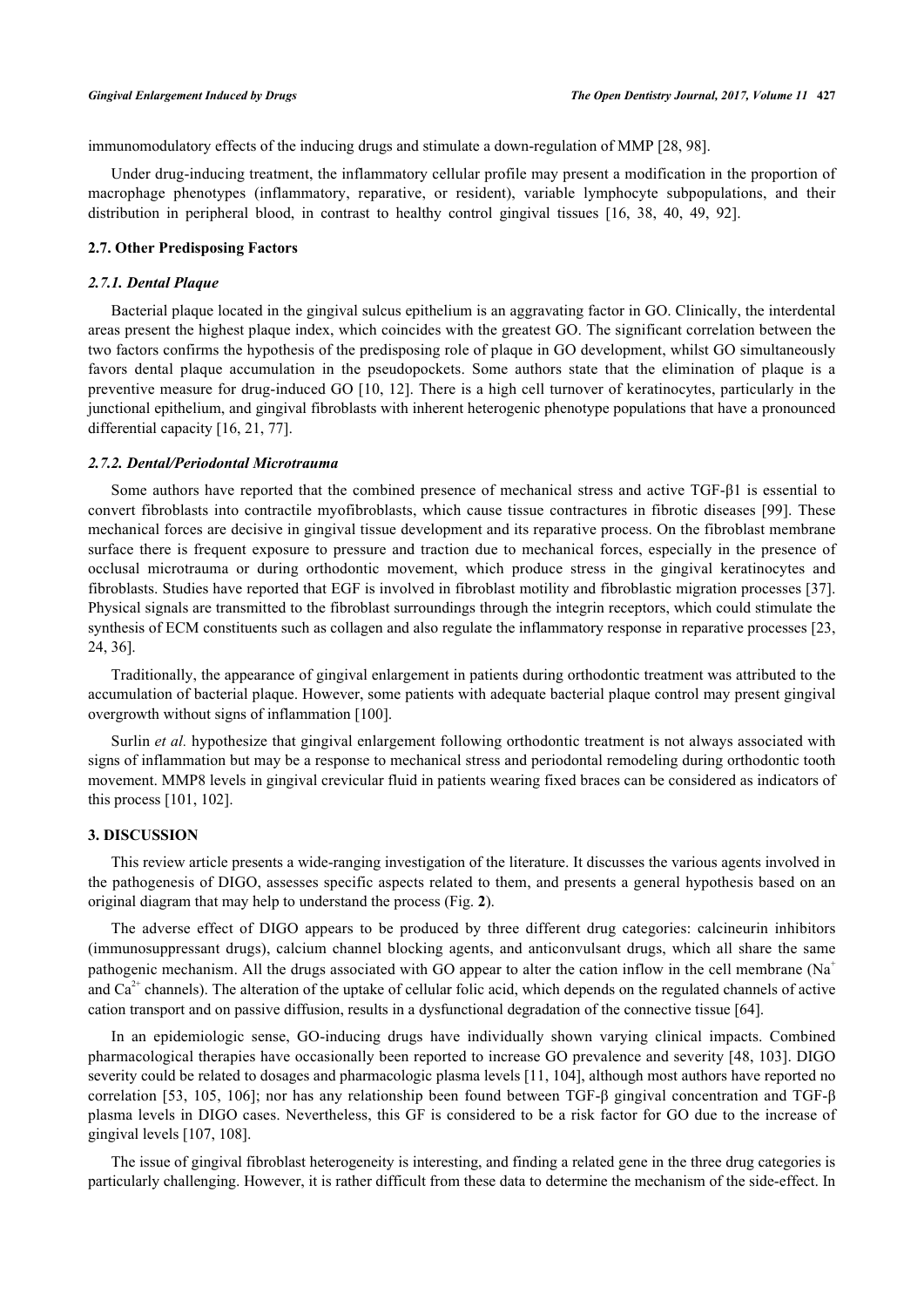the future, if the related gene is also discovered, it may be possible to draw particular inferences regarding the pathogenesis.

It may also be that the direct action of the drug on the fibroblast is not sufficient, and that the intermediary molecular action/deregulated cytokine imbalance, may make a considerable contribution to the development of DIGO. Inflammatory effects have been described due to changes in cell and lymphocytic infiltrate with the release of growth factors, cytokines and prostaglandins, which influence connective tissue homeostasis and the composition of glycosaminoglycans in the extracellular matrix. The three groups of drugs act by affecting the collagen turnover, with changes in the synthesis and in the collagenolytic action which increase the fibrotic deposition in the extracellular matrix.

Clinically it is clear that patients with poor plaque control will have more severe GO due to the effects of these inducing drugs. Normally the inflammation favors the activation of a repair process until the tissues heal. However, phenytoin,nifedipine and cyclosporin A may interfere in this physiological process, as noted above.

<span id="page-8-0"></span>

**Fig. (2).** Diagram Summary. The figure shows a simplified schematic model, which is applicable to all the inducing drugs, although the predominance of the pathogenic mechanisms described may vary.

The gingival tissue is subjected to multiple aggressions that induce a state of permanent tissue repair involving the inflammatory cells, fibroblasts and chemotactic factors. The presence of myofibroblasts is a well-established feature of the wound healing process. Genetically predetermined gingival fibroblasts *-responders-* are more sensitive to the GO-inducing drugs than other fibroblast subpopulations. This fibroblast heterogeneity leads to variations in the production of potentially proliferative, fibroblastic cytokines/GFs, and in their environmental responses to ECM components; myofibroblast cell possesses profibrotic characteristics capable of synthesizing molecule compounds for tissue remodeling, as observed in DIGO. The myofibroblast is active during the reparative process of DIGO, but disappears selectively due to apoptosis and the survival of other fibroblasts groups. Myofibroblast apoptosis is critical for normal healing, as the persistence of cell favors continuous ECM deposition and the development of pathologic fibrotic conditions

DIGO – Drug Induced Gingival Overgrowth

SOS-1 – Genetic variability of fibroblasts with phenotypes of different behavior (Integrin function modulation)

(\*) Genetic risk factor for DIGO.

# **CONCLUSION**

A number of different cellular and molecular mechanisms in the epithelial and connective tissue are involved in the pathogenesis of drug-induced gingival overgrowth. Cytokines and growth factors play a crucial role in developing this tissue imbalance. In most cases, inflammation and fibrosis are the main concomitant processes related to this gingival alteration. Occasionally other systemic intermediary molecules may interact in this process. Some specific anatomical areas such as interdental papilla have the greatest risk of gingival overgrowth. The development of pharmacological gingival overgrowth is subject to genetic susceptibility. Further studies are required for a greater understanding of the interaction of medication and gingival tissue cells for the prevention and treatment of this periodontal pathology.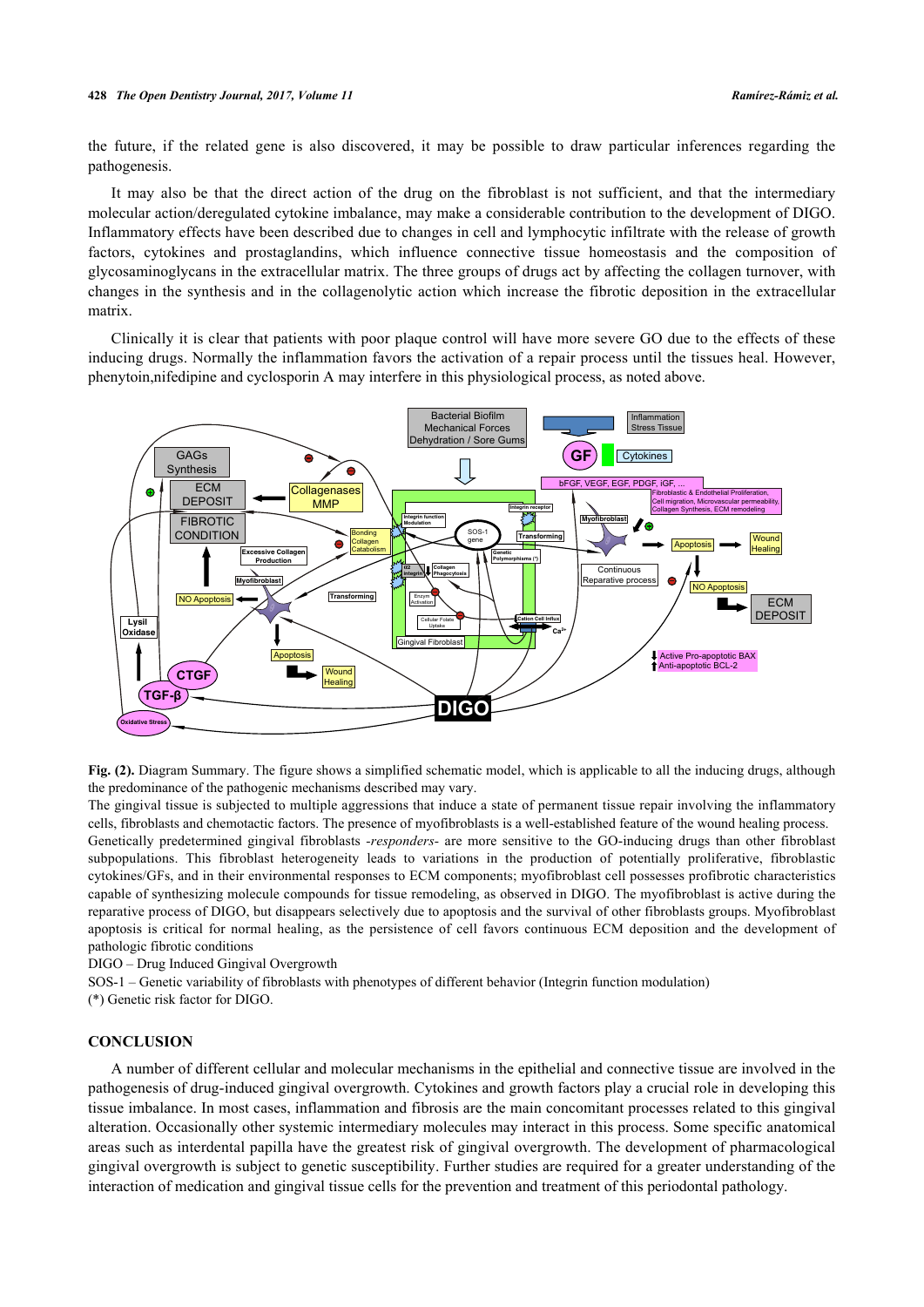# **LIST OF ABBREVIATIONS**

| <b>DIGO</b>    | $=$ | drug-induced gingival overgrowth;        |
|----------------|-----|------------------------------------------|
| <b>ECM</b>     | =   | extracellular matrix;                    |
| GO             | =   | gingival overgrowth;                     |
| GAGs           | =   | glycosaminoglycans;                      |
| GF             | =   | growth factors;                          |
| <b>bFGF</b>    | =   | basic fibroblast GF;                     |
| VEGF           | =   | vascular endothelial GF;                 |
| EGF            | $=$ | epidermal GF;                            |
| <b>PDGF</b>    | =   | platelet-derived GF;                     |
| <b>IGF</b>     | =   | insulin-like GF;                         |
| <b>CTGF</b>    | =   | connective tissue GF;                    |
| <b>SOS</b>     | =   | son-of-sevenless gene;                   |
| <b>MMP</b>     | $=$ | matrix-remodeling metalloproteinase;     |
| <b>TIMP</b>    | =   | tissue inhibitor of MMP;                 |
| <b>HLA</b>     | =   | human leukocyte antigen;                 |
| MDR1           | =   | multidrug resistant;                     |
| $TGF-\beta$    | =   | transforming GF Beta;                    |
| <b>DDRs</b>    | =   | discoidin domain receptors;              |
| $TNF-a$        | =   | tumor necrosis factor alfa;              |
| <b>KGF</b>     | =   | keratinocyte growth factor;              |
| N <sub>O</sub> | =   | nitric oxide;                            |
| <b>NOS</b>     | =   | nitric oxide synthase;                   |
| <b>iNOS</b>    | =   | inducible form of nitric oxide synthase; |
| <b>ROS</b>     | $=$ | reactive oxygen species;                 |
| <b>PGs</b>     | =   | prostaglandins                           |
|                |     |                                          |

# **CONSENT FOR PUBLICATION**

Not applicable.

# **CONFLICT OF INTEREST**

The authors declare no conflict of interest, financial or otherwise.

# **ACKONWLEDGEMENTS**

Declared none.

# **REFERENCES**

- <span id="page-9-0"></span>[1] Brunet L, Miranda J, Farré M, Berini L, Mendieta C. Gingival enlargement induced by drugs. Drug Saf 1996; 15(3): 219-31. [\[http://dx.doi.org/10.2165/00002018-199615030-00007](http://dx.doi.org/10.2165/00002018-199615030-00007)] [PMID: [8879976\]](http://www.ncbi.nlm.nih.gov/pubmed/8879976)
- [2] Rateitschak-Plüss EM, Hefti A, Lörtscher R, Thiel G. Initial observation that cyclosporin-A induces gingival enlargement in man. J Clin Periodontol 1983; 10(3): 237-46. [\[http://dx.doi.org/10.1111/j.1600-051X.1983.tb01272.x\]](http://dx.doi.org/10.1111/j.1600-051X.1983.tb01272.x) [PMID: [6575979](http://www.ncbi.nlm.nih.gov/pubmed/6575979)]
- [3] Cucchi G, Giustiniani S, Robustelli F. Gengivite ipertrofica da verapamil. G Ital Cardiol 1985; 15(5): 556-7. [PMID: [4054493\]](http://www.ncbi.nlm.nih.gov/pubmed/4054493)
- <span id="page-9-1"></span>[4] Lucas RM, Howell LP, Wall BA. Nifedipine-induced gingival hyperplasia. A histochemical and ultrastructural study. J Periodontol 1985; 56(4): 211-5. [\[http://dx.doi.org/10.1902/jop.1985.56.4.211](http://dx.doi.org/10.1902/jop.1985.56.4.211)] [PMID: [3858503\]](http://www.ncbi.nlm.nih.gov/pubmed/3858503)
- [5] Bowman JM, Levy BA, Grubb RV. Gingival overgrowth induced by diltiazem. A case report. Oral Surg Oral Med Oral Pathol 1988; 65(2): 183-5.

[\[http://dx.doi.org/10.1016/0030-4220\(88\)90163-6](http://dx.doi.org/10.1016/0030-4220(88)90163-6)] [PMID: [3422722](http://www.ncbi.nlm.nih.gov/pubmed/3422722)]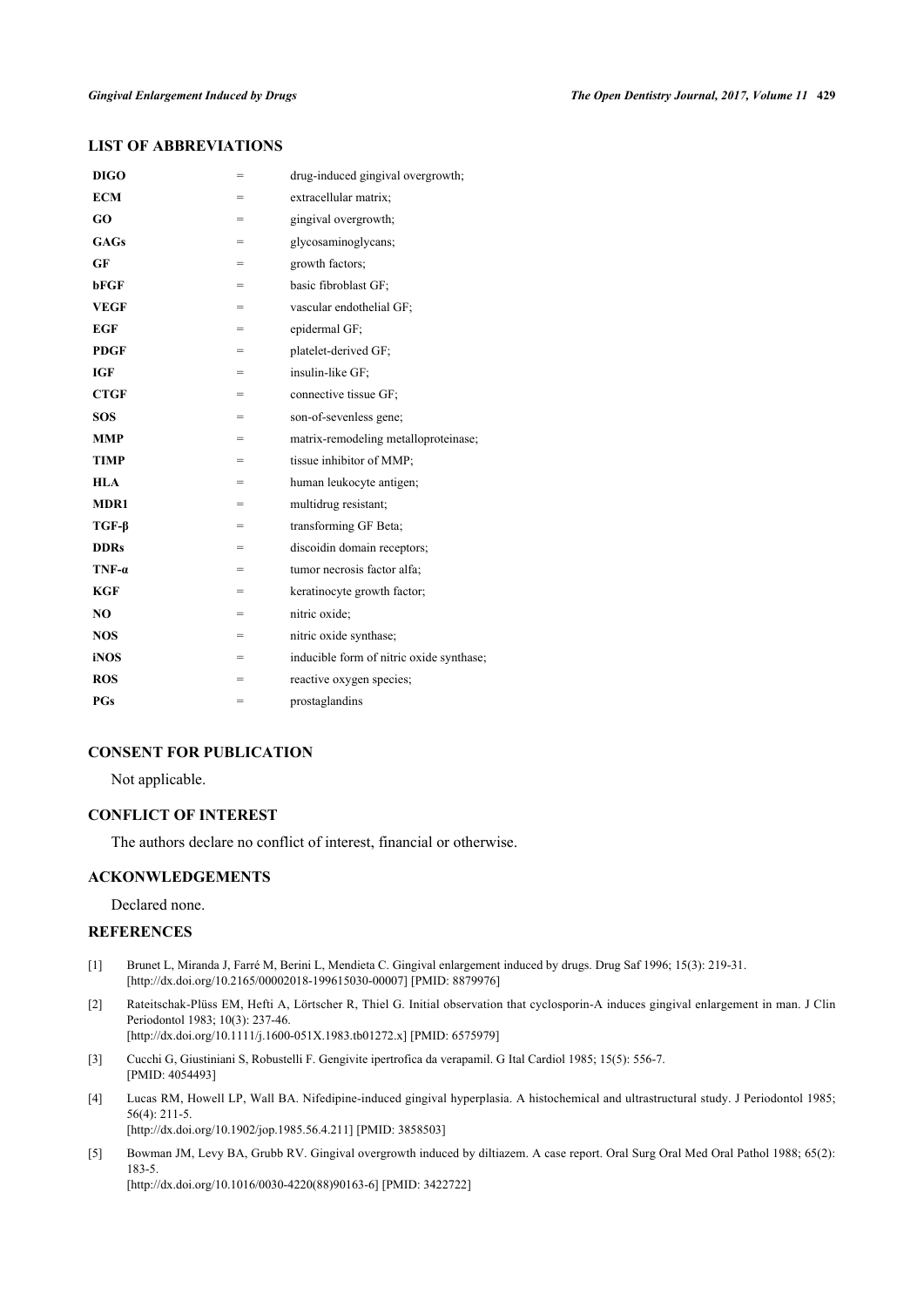#### **430** *The Open Dentistry Journal, 2017, Volume 11 Ramírez-Rámiz et al.*

- <span id="page-10-0"></span>[6] Katz J, Givol N, Chaushu G, Taicher S, Shemer J. Vigabatrin-induced gingival overgrowth. J Clin Periodontol 1997; 24(3): 180-2. [\[http://dx.doi.org/10.1111/j.1600-051X.1997.tb00488.x\]](http://dx.doi.org/10.1111/j.1600-051X.1997.tb00488.x) [PMID: [9083902](http://www.ncbi.nlm.nih.gov/pubmed/9083902)]
- <span id="page-10-1"></span>[7] Brunet L, Miranda J, Roset P, Berini L, Farré M, Mendieta C. Prevalence and risk of gingival enlargement in patients treated with anticonvulsant drugs. Eur J Clin Invest 2001; 31(9): 781-8. [\[http://dx.doi.org/10.1046/j.1365-2362.2001.00869.x\]](http://dx.doi.org/10.1046/j.1365-2362.2001.00869.x) [PMID: [11589720](http://www.ncbi.nlm.nih.gov/pubmed/11589720)]
- <span id="page-10-2"></span>[8] Miranda J, Brunet L, Roset P, Berini L, Farré M, Mendieta C. Prevalence and risk of gingival enlargement in patients treated with nifedipine. J Periodontol 2001; 72(5): 605-11. [\[http://dx.doi.org/10.1902/jop.2001.72.5.605](http://dx.doi.org/10.1902/jop.2001.72.5.605)] [PMID: [11394395\]](http://www.ncbi.nlm.nih.gov/pubmed/11394395)
- <span id="page-10-3"></span>[9] Miranda J, Brunet L, Roset P, Berini L, Farré M, Mendieta C. Prevalence and risk of gingival overgrowth in patients treated with diltiazem or verapamil. J Clin Periodontol 2005; 32(3): 294-8.

[\[http://dx.doi.org/10.1111/j.1600-051X.2005.00662.x](http://dx.doi.org/10.1111/j.1600-051X.2005.00662.x)] [PMID: [15766373](http://www.ncbi.nlm.nih.gov/pubmed/15766373)]

- <span id="page-10-4"></span>[10] Pernu HE, Pernu LM, Huttunen KR, Nieminen PA, Knuuttila ML. Gingival overgrowth among renal transplant recipients related to immunosuppressive medication and possible local background factors. J Periodontol 1992; 63(6): 548-53. [\[http://dx.doi.org/10.1902/jop.1992.63.6.548](http://dx.doi.org/10.1902/jop.1992.63.6.548)] [PMID: [1625155\]](http://www.ncbi.nlm.nih.gov/pubmed/1625155)
- <span id="page-10-5"></span>[11] Somacarrera ML, Hernández G, Acero J, Moskow BS. Factors related to the incidence and severity of cyclosporin-induced gingival overgrowth in transplant patients. A longitudinal study. J Periodontol 1994; 65(7): 671-5. a [\[http://dx.doi.org/10.1902/jop.1994.65.7.671](http://dx.doi.org/10.1902/jop.1994.65.7.671)] [PMID: [7608843\]](http://www.ncbi.nlm.nih.gov/pubmed/7608843)
- <span id="page-10-16"></span>[12] Somacarrera ML, Hernández G, Acero J, Moskow BS. Localization of gingival overgrowth in heart transplant patients undergoing cyclosporin therapy. J Periodontol 1994; 65(7): 666-70. b [\[http://dx.doi.org/10.1902/jop.1994.65.7.666](http://dx.doi.org/10.1902/jop.1994.65.7.666)] [PMID: [7608842\]](http://www.ncbi.nlm.nih.gov/pubmed/7608842)
- <span id="page-10-9"></span>[13] Miranda J, Brunet L, Roset P, Farré M, Mendieta C. Reliability of two measurement indices for gingival enlargement. J Periodontal Res 2012; 47(6): 776-82.

[\[http://dx.doi.org/10.1111/j.1600-0765.2012.01495.x\]](http://dx.doi.org/10.1111/j.1600-0765.2012.01495.x) [PMID: [22897219](http://www.ncbi.nlm.nih.gov/pubmed/22897219)]

- [14] Majola MP, McFadyen ML, Connolly C, Nair YP, Govender M, Laher MH. Factors influencing phenytoin-induced gingival enlargement. J Clin Periodontol 2000; 27(7): 506-12. [\[http://dx.doi.org/10.1034/j.1600-051x.2000.027007506.x\]](http://dx.doi.org/10.1034/j.1600-051x.2000.027007506.x) [PMID: [10914892](http://www.ncbi.nlm.nih.gov/pubmed/10914892)]
- <span id="page-10-6"></span>[15] Lima RB, Benini V, Sens YA. Gingival overgrowth in renal transplant recipients: A study concerning prevalence, severity, periodontal, and predisposing factors. Transplant Proc 2008; 40(5): 1425-8. [\[http://dx.doi.org/10.1016/j.transproceed.2008.01.071\]](http://dx.doi.org/10.1016/j.transproceed.2008.01.071) [PMID: [18589122](http://www.ncbi.nlm.nih.gov/pubmed/18589122)]
- <span id="page-10-7"></span>[16] Dill RE, Iacopino AM. Myofibroblasts in phenytoin-induced hyperplastic connective tissue in the rat and in human gingival overgrowth. J Periodontol 1997; 68(4): 375-80. [\[http://dx.doi.org/10.1902/jop.1997.68.4.375](http://dx.doi.org/10.1902/jop.1997.68.4.375)] [PMID: [9150043\]](http://www.ncbi.nlm.nih.gov/pubmed/9150043)
- [17] Ayanoglou CM, Lesty C. Cyclosporin A-induced gingival overgrowth in the rat: A histological, ultrastructural and histomorphometric evaluation. J Periodontal Res 1999; 34(1): 7-15. [\[http://dx.doi.org/10.1111/j.1600-0765.1999.tb02216.x\]](http://dx.doi.org/10.1111/j.1600-0765.1999.tb02216.x) [PMID: [10086881](http://www.ncbi.nlm.nih.gov/pubmed/10086881)]
- <span id="page-10-8"></span>[18] Castro LA, Elias LS, Oton-Leite AF, *et al.* Long-term effects of nifedipine on human gingival epithelium: A histopathological and immunohistochemical study. J Oral Sci 2010; 52(1): 55-62. [\[http://dx.doi.org/10.2334/josnusd.52.55](http://dx.doi.org/10.2334/josnusd.52.55)] [PMID: [20339233\]](http://www.ncbi.nlm.nih.gov/pubmed/20339233)
- <span id="page-10-10"></span>[19] Csiszar A, Wiebe C, Larjava H, Häkkinen L. Distinctive molecular composition of human gingival interdental papilla. J Periodontol 2007; 78(2): 304-14. [\[http://dx.doi.org/10.1902/jop.2007.060165](http://dx.doi.org/10.1902/jop.2007.060165)] [PMID: [17274720\]](http://www.ncbi.nlm.nih.gov/pubmed/17274720)
- <span id="page-10-11"></span>[20] Yamasaki A, Rose GG, Pinero GJ, Mahan CJ. Ultrastructure of fibroblasts in cyclosporin A-induced gingival hyperplasia. J Oral Pathol 1987; 16(3): 129-34.

[\[http://dx.doi.org/10.1111/j.1600-0714.1987.tb01479.x\]](http://dx.doi.org/10.1111/j.1600-0714.1987.tb01479.x) [PMID: [3114451](http://www.ncbi.nlm.nih.gov/pubmed/3114451)]

- <span id="page-10-12"></span>[21] Lekic PC, Pender N, McCulloch CA. Is fibroblast heterogeneity relevant to the health, diseases, and treatments of periodontal tissues? Crit Rev Oral Biol Med 1997; 8(3): 253-68. [\[http://dx.doi.org/10.1177/10454411970080030201\]](http://dx.doi.org/10.1177/10454411970080030201) [PMID: [9260043](http://www.ncbi.nlm.nih.gov/pubmed/9260043)]
- <span id="page-10-13"></span>[22] Fujii A, Matsumoto H, Nakao S, Teshigawara H, Akimoto Y. Effect of calcium-channel blockers on cell proliferation, DNA synthesis and collagen synthesis of cultured gingival fibroblasts derived from human nifedipine responders and non-responders. Arch Oral Biol 1994; 39(2): 99-104. [\[http://dx.doi.org/10.1016/0003-9969\(94\)90103-1](http://dx.doi.org/10.1016/0003-9969(94)90103-1)] [PMID: [8185505](http://www.ncbi.nlm.nih.gov/pubmed/8185505)]
- <span id="page-10-15"></span>[23] Dannewitz B, Edrich C, Tomakidi P, *et al.* Elevated levels of gene expression for collagen and decorin in human gingival overgrowth. J Clin Periodontol 2006; 33(7): 510-6. [\[http://dx.doi.org/10.1111/j.1600-051X.2006.00937.x](http://dx.doi.org/10.1111/j.1600-051X.2006.00937.x)] [PMID: [16820039](http://www.ncbi.nlm.nih.gov/pubmed/16820039)]
- <span id="page-10-14"></span>[24] Kanno CM, Oliveira JA, García JF, Castro AL, Crivelini MM. Effects of cyclosporin, phenytoin, and nifedipine on the synthesis and degradation of gingival collagen in tufted capuchin monkeys (Cebus apella): Histochemical and MMP-1 and -2 and collagen I gene expression analyses. J Periodontol 2008; 79(1): 114-22. [\[http://dx.doi.org/10.1902/jop.2008.070267](http://dx.doi.org/10.1902/jop.2008.070267)] [PMID: [18166100\]](http://www.ncbi.nlm.nih.gov/pubmed/18166100)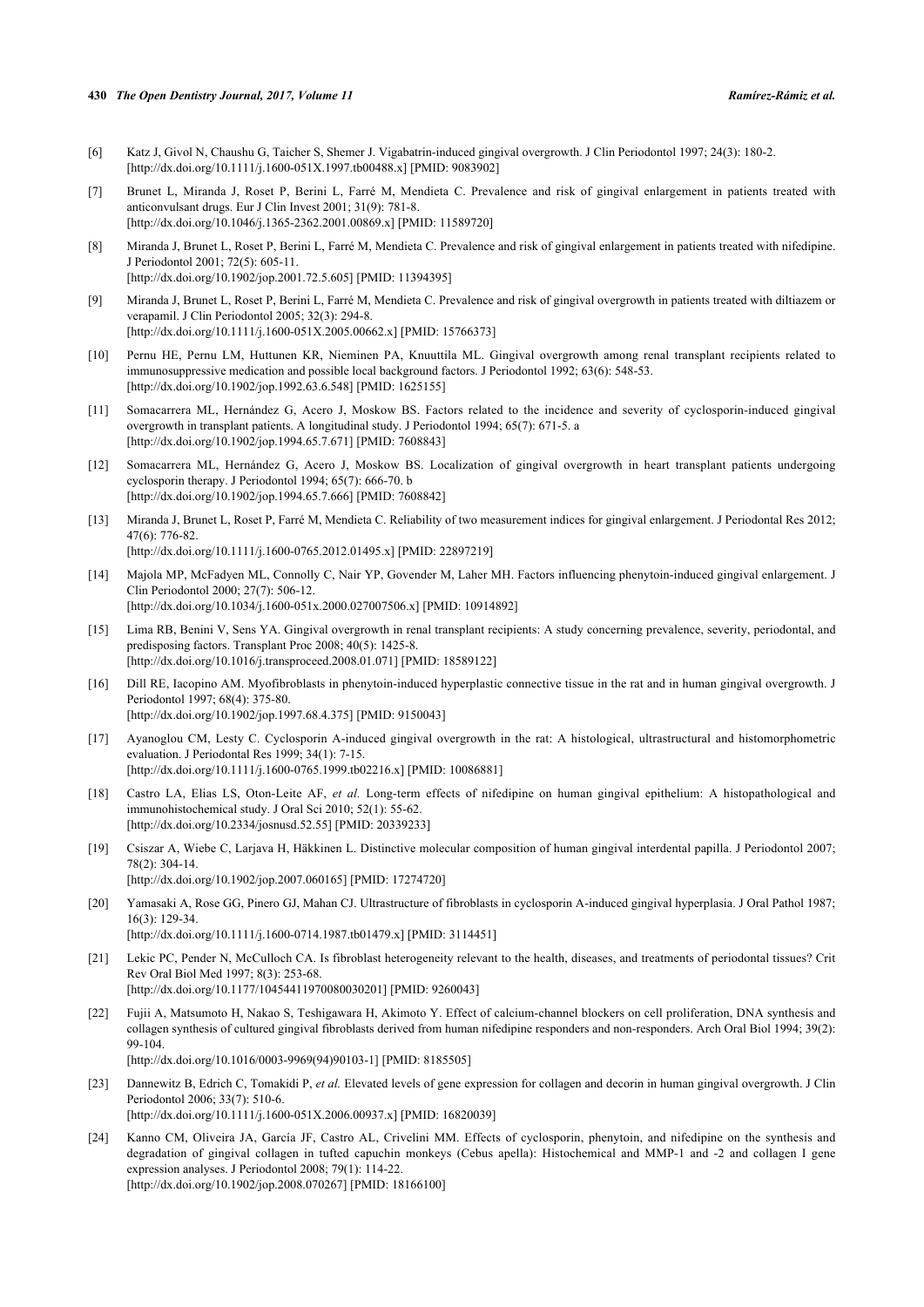- <span id="page-11-18"></span>[25] Hassell TM. Evidence for production of an inactive collagenase by fibroblasts from phenytoin-enlarged human gingivae. J Oral Pathol 1982;  $11(4)$ : 310-7 [\[http://dx.doi.org/10.1111/j.1600-0714.1982.tb00171.x\]](http://dx.doi.org/10.1111/j.1600-0714.1982.tb00171.x) [PMID: [6286912](http://www.ncbi.nlm.nih.gov/pubmed/6286912)]
- <span id="page-11-1"></span>[26] Kataoka M, Shimizu Y, Kunikiyo K, *et al.* Cyclosporin A decreases the degradation of type I collagen in rat gingival overgrowth. J Cell Physiol 2000; 182(3): 351-8. [\[http://dx.doi.org/10.1002/\(SICI\)1097-4652\(200003\)182:3<351::AID-JCP5>3.0.CO;2-U](http://dx.doi.org/10.1002/(SICI)1097-4652(200003)182:3<351::AID-JCP5>3.0.CO;2-U)] [PMID: [10653601](http://www.ncbi.nlm.nih.gov/pubmed/10653601)]
- <span id="page-11-17"></span>[27] Hyland PL, Traynor PS, Myrillas TT, *et al.* The effects of cyclosporin on the collagenolytic activity of gingival fibroblasts. J Periodontol 2003; 74(4): 437-45. [\[http://dx.doi.org/10.1902/jop.2003.74.4.437](http://dx.doi.org/10.1902/jop.2003.74.4.437)] [PMID: [12747447\]](http://www.ncbi.nlm.nih.gov/pubmed/12747447)

- <span id="page-11-0"></span>[28] Sukkar TZ, Thomason JM, Cawston TE, *et al.* Gingival fibroblasts grown from cyclosporin-treated patients show a reduced production of matrix metalloproteinase-1 (MMP-1) compared with normal gingival fibroblasts, and cyclosporin down-regulates the production of MMP-1 stimulated by pro-inflammatory cytokines. J Periodontal Res 2007; 42(6): 580-8. [\[http://dx.doi.org/10.1111/j.1600-0765.2007.00986.x\]](http://dx.doi.org/10.1111/j.1600-0765.2007.00986.x) [PMID: [17956473](http://www.ncbi.nlm.nih.gov/pubmed/17956473)]
- <span id="page-11-2"></span>[29] Kataoka M, Shimizu Y, Kunikiyo K, *et al.* Nifedipine induces gingival overgrowth in rats through a reduction in collagen phagocytosis by gingival fibroblasts. J Periodontol 2001; 72(8): 1078-83. [\[http://dx.doi.org/10.1902/jop.2001.72.8.1078](http://dx.doi.org/10.1902/jop.2001.72.8.1078)] [PMID: [11525441\]](http://www.ncbi.nlm.nih.gov/pubmed/11525441)
- <span id="page-11-16"></span>[30] Yamaguchi M, Naruishi K, Yamada-Naruishi H, Omori K, Nishimura F, Takashiba S. Long-term cyclosporin A exposure suppresses cathepsin-B and -L activity in gingival fibroblasts. J Periodontal Res 2004; 39(5): 320-6. [\[http://dx.doi.org/10.1111/j.1600-0765.2004.00746.x\]](http://dx.doi.org/10.1111/j.1600-0765.2004.00746.x) [PMID: [15324353](http://www.ncbi.nlm.nih.gov/pubmed/15324353)]
- <span id="page-11-15"></span>[31] Kato T, Okahashi N, Kawai S, *et al.* Impaired degradation of matrix collagen in human gingival fibroblasts by the antiepileptic drug phenytoin. J Periodontol 2005; 76(6): 941-50. [\[http://dx.doi.org/10.1902/jop.2005.76.6.941](http://dx.doi.org/10.1902/jop.2005.76.6.941)] [PMID: [15948689\]](http://www.ncbi.nlm.nih.gov/pubmed/15948689)
- <span id="page-11-3"></span>[32] Kato T, Okahashi N, Ohno T, Inaba H, Kawai S, Amano A. Effect of phenytoin on collagen accumulation by human gingival fibroblasts exposed to TNF-alpha *in vitro.* Oral Dis 2006; 12(2): 156-62. [\[http://dx.doi.org/10.1111/j.1601-0825.2005.01175.x\]](http://dx.doi.org/10.1111/j.1601-0825.2005.01175.x) [PMID: [16476037](http://www.ncbi.nlm.nih.gov/pubmed/16476037)]
- <span id="page-11-4"></span>[33] Sume SS, Kantarci A, Lee A, Hasturk H, Trackman PC. Epithelial to mesenchymal transition in gingival overgrowth. Am J Pathol 2010; 177(1): 208-18. [\[http://dx.doi.org/10.2353/ajpath.2010.090952](http://dx.doi.org/10.2353/ajpath.2010.090952)] [PMID: [20489142\]](http://www.ncbi.nlm.nih.gov/pubmed/20489142)
- <span id="page-11-5"></span>[34] Saito K, Mori S, Iwakura M, Sakamoto S. Immunohistochemical localization of transforming growth factor beta, basic fibroblast growth factor and heparan sulphate glycosaminoglycan in gingival hyperplasia induced by nifedipine and phenytoin. J Periodontal Res 1996; 31(8): 545-55.

[\[http://dx.doi.org/10.1111/j.1600-0765.1996.tb00519.x\]](http://dx.doi.org/10.1111/j.1600-0765.1996.tb00519.x) [PMID: [8971653](http://www.ncbi.nlm.nih.gov/pubmed/8971653)]

- <span id="page-11-6"></span>[35] Chen YT, Tu HP, Chin YT, *et al.* Upregulation of transforming growth factor-beta1 and vascular endothelial growth factor gene and protein expression in cyclosporin-induced overgrown edentulous gingiva in rats. J Periodontol 2005; 76(12): 2267-75. [\[http://dx.doi.org/10.1902/jop.2005.76.12.2267](http://dx.doi.org/10.1902/jop.2005.76.12.2267)] [PMID: [16332239\]](http://www.ncbi.nlm.nih.gov/pubmed/16332239)
- <span id="page-11-7"></span>[36] Matthay MA, Thiery JP, Lafont F, Stampfer F, Boyer B. Transient effect of epidermal growth factor on the motility of an immortalized mammary epithelial cell line. J Cell Sci 1993; 106(Pt 3): 869-78. [PMID: [8308069\]](http://www.ncbi.nlm.nih.gov/pubmed/8308069)
- <span id="page-11-8"></span>[37] Chin YT, Chen YT, Tu HP, *et al.* Upregulation of the expression of epidermal growth factor and its receptor in gingiva upon cyclosporin A treatment. J Periodontol 2006; 77(4): 647-56. [\[http://dx.doi.org/10.1902/jop.2006.050130](http://dx.doi.org/10.1902/jop.2006.050130)] [PMID: [16584346\]](http://www.ncbi.nlm.nih.gov/pubmed/16584346)
- <span id="page-11-9"></span>[38] Plemons JM, Dill RE, Rees TD, Dyer BJ, Ng MC, Iacopino AM. PDGF-B producing cells and PDGF-B gene expression in normal gingival and cyclosporine A-induced gingival overgrowth. J Periodontol 1996; 67(3): 264-70. [\[http://dx.doi.org/10.1902/jop.1996.67.3.264](http://dx.doi.org/10.1902/jop.1996.67.3.264)] [PMID: [8708959\]](http://www.ncbi.nlm.nih.gov/pubmed/8708959)
- <span id="page-11-10"></span>[39] Kasasa SC, Soory M. The effect of PDGF, TGF-β and IGF in combination on androgen metabolism by fibroblasts. J Clin Periodontol 1998; 25(8): 640-6.

[\[http://dx.doi.org/10.1111/j.1600-051X.1998.tb02500.x\]](http://dx.doi.org/10.1111/j.1600-051X.1998.tb02500.x) [PMID: [9722268](http://www.ncbi.nlm.nih.gov/pubmed/9722268)]

- <span id="page-11-11"></span>[40] Trackman PC, Kantarci A. Connective tissue metabolism and gingival overgrowth. Crit Rev Oral Biol Med 2004; 15(3): 165-75. [\[http://dx.doi.org/10.1177/154411130401500305\]](http://dx.doi.org/10.1177/154411130401500305) [PMID: [15187034](http://www.ncbi.nlm.nih.gov/pubmed/15187034)]
- <span id="page-11-12"></span>[41] Uzel MI, Kantarci A, Hong HH, *et al.* Connective tissue growth factor in drug-induced gingival overgrowth. J Periodontol 2001; 72(7): 921-31. [\[http://dx.doi.org/10.1902/jop.2001.72.7.921](http://dx.doi.org/10.1902/jop.2001.72.7.921)] [PMID: [11495141\]](http://www.ncbi.nlm.nih.gov/pubmed/11495141)
- <span id="page-11-13"></span>[42] Walsh P, Häkkinen L, Pernu H, Knuuttila M, Larjava H. Expression of fibronectin-binding integrins in gingival epithelium in drug-induced gingival overgrowth. J Periodontal Res 2007; 42(2): 144-51. [\[http://dx.doi.org/10.1111/j.1600-0765.2006.00927.x\]](http://dx.doi.org/10.1111/j.1600-0765.2006.00927.x) [PMID: [17305873](http://www.ncbi.nlm.nih.gov/pubmed/17305873)]
- <span id="page-11-14"></span>[43] Kataoka M, Seto H, Wada C, Kido J, Nagata T. Decreased expression of alpha2 integrin in fibroblasts isolated from cyclosporin A- induced gingival overgrowth in rats. J Periodontal Res 2003; 38(5): 533-7. [\[http://dx.doi.org/10.1034/j.1600-0765.2003.00692.x\]](http://dx.doi.org/10.1034/j.1600-0765.2003.00692.x) [PMID: [12941079](http://www.ncbi.nlm.nih.gov/pubmed/12941079)]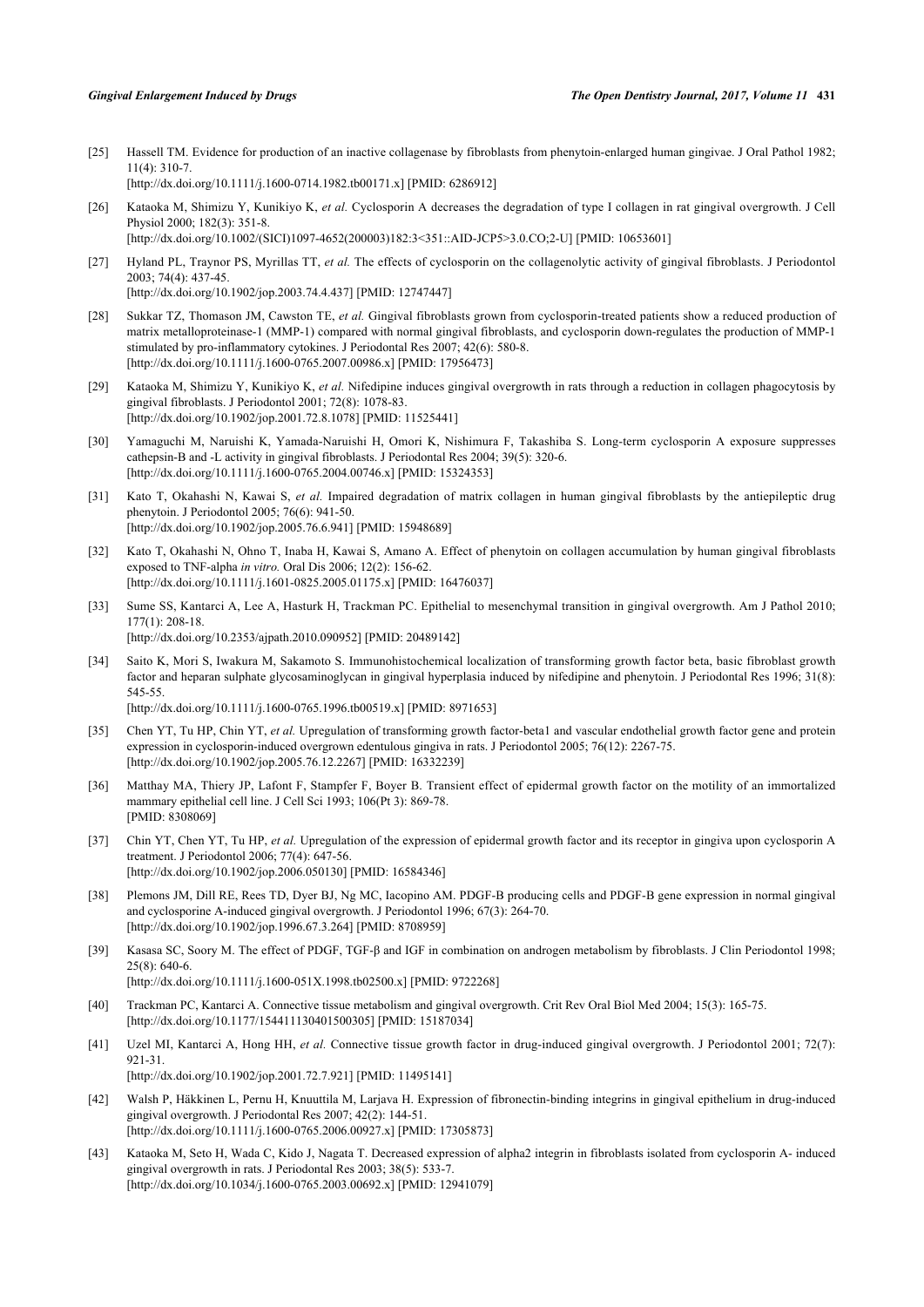#### **432** *The Open Dentistry Journal, 2017, Volume 11 Ramírez-Rámiz et al.*

<span id="page-12-0"></span>[44] Häkkinen L, Csiszar A. Hereditary gingival fibromatosis: Characteristics and novel putative pathogenic mechanisms. J Dent Res 2007; 86(1): 25-34. [\[http://dx.doi.org/10.1177/154405910708600104\]](http://dx.doi.org/10.1177/154405910708600104) [PMID: [17189459](http://www.ncbi.nlm.nih.gov/pubmed/17189459)]

<span id="page-12-1"></span>[45] Pagliarini A, Stabellini G, Carinci F, Calura G, Tognon M, Evangelisti R. Heterogeneity of fibroblasts derived from human free and attached gingiva. Glycosaminoglycan synthesis and effects of phenytoin (PHT) treatment. J Oral Pathol Med 1995; 24(2): 72-7. [\[http://dx.doi.org/10.1111/j.1600-0714.1995.tb01142.x\]](http://dx.doi.org/10.1111/j.1600-0714.1995.tb01142.x) [PMID: [7745545](http://www.ncbi.nlm.nih.gov/pubmed/7745545)]

<span id="page-12-2"></span>[46] Zhang HY, Phan SH. Inhibition of myofibroblast apoptosis by transforming growth factor beta(1). Am J Respir Cell Mol Biol 1999; 21(6): 658-65.

[\[http://dx.doi.org/10.1165/ajrcmb.21.6.3720](http://dx.doi.org/10.1165/ajrcmb.21.6.3720)] [PMID: [10572062\]](http://www.ncbi.nlm.nih.gov/pubmed/10572062)

- <span id="page-12-3"></span>[47] Tipton DA, Stricklin GP, Dabbous MK. Fibroblast heterogeneity in collagenolytic response to cyclosporine. J Cell Biochem 1991; 46(2): 152-65. [\[http://dx.doi.org/10.1002/jcb.240460209\]](http://dx.doi.org/10.1002/jcb.240460209) [PMID: [1655819](http://www.ncbi.nlm.nih.gov/pubmed/1655819)]
- <span id="page-12-4"></span>[48] Thomason JM, Seymour RA, Ellis JS, *et al.* Determinants of gingival overgrowth severity in organ transplant patients: An examination of the rôle of HLA phenotype. J Clin Periodontol 1996; 23(7): 628-34. [\[http://dx.doi.org/10.1111/j.1600-051X.1996.tb00586.x\]](http://dx.doi.org/10.1111/j.1600-051X.1996.tb00586.x) [PMID: [8841894](http://www.ncbi.nlm.nih.gov/pubmed/8841894)]
- <span id="page-12-5"></span>[49] Pernu HE, Knuuttila ML. Macrophages and lymphocyte subpopulations in nifedipine and cyclosporin A associated human gingival overgrowth. J Periodontol 2001; 72(2): 160-6. [\[http://dx.doi.org/10.1902/jop.2001.72.2.160](http://dx.doi.org/10.1902/jop.2001.72.2.160)] [PMID: [11288788\]](http://www.ncbi.nlm.nih.gov/pubmed/11288788)
- <span id="page-12-6"></span>[50] Bulut S, Alaaddinoglu EE, Bilezikçi B, Demirhan B, Moray G. Immunohistochemical analysis of lymphocyte subpopulations in cyclosporin A-induced gingival overgrowth. J Periodontol 2002; 73(8): 892-9. [\[http://dx.doi.org/10.1902/jop.2002.73.8.892](http://dx.doi.org/10.1902/jop.2002.73.8.892)] [PMID: [12211499\]](http://www.ncbi.nlm.nih.gov/pubmed/12211499)
- <span id="page-12-7"></span>[51] Meisel P, Giebel J, Kunert-Keil C, Dazert P, Kroemer HK, Kocher T. MDR1 gene polymorphisms and risk of gingival hyperplasia induced by calcium antagonists. Clin Pharmacol Ther 2006; 79(1): 62-71. [\[http://dx.doi.org/10.1016/j.clpt.2005.09.008](http://dx.doi.org/10.1016/j.clpt.2005.09.008)] [PMID: [16413242\]](http://www.ncbi.nlm.nih.gov/pubmed/16413242)
- [52] De Iudicibus S, Castronovo G, Gigante A, *et al.* Role of MDR1 gene polymorphisms in gingival overgrowth induced by cyclosporine in transplant patients. J Periodontal Res 2008; 43(6): 665-72. [\[http://dx.doi.org/10.1111/j.1600-0765.2008.01068.x\]](http://dx.doi.org/10.1111/j.1600-0765.2008.01068.x) [PMID: [18702631](http://www.ncbi.nlm.nih.gov/pubmed/18702631)]
- <span id="page-12-8"></span>[53] García M, Macías RM, Cubero JJ, Benítez J, Caravaca F, Gervasini G. ABCB1 polymorphisms are associated with cyclosporine-induced nephrotoxicity and gingival hyperplasia in renal transplant recipients. Eur J Clin Pharmacol 2013; 69(3): 385-93. [\[http://dx.doi.org/10.1007/s00228-012-1355-x\]](http://dx.doi.org/10.1007/s00228-012-1355-x) [PMID: [22886152](http://www.ncbi.nlm.nih.gov/pubmed/22886152)]
- <span id="page-12-9"></span>[54] Ogino M, Kido J, Bando M, *et al.* Alpha 2 integrin +807 polymorphism in drug-induced gingival overgrowth. J Dent Res 2005; 84(12): 1183-6. [\[http://dx.doi.org/10.1177/154405910508401217\]](http://dx.doi.org/10.1177/154405910508401217) [PMID: [16304451](http://www.ncbi.nlm.nih.gov/pubmed/16304451)]
- <span id="page-12-10"></span>[55] Hong HH, Trackman PC. Cytokine regulation of gingival fibroblast lysyl oxidase, collagen, and elastin. J Periodontol 2002; 73(2): 145-52. [\[http://dx.doi.org/10.1902/jop.2002.73.2.145](http://dx.doi.org/10.1902/jop.2002.73.2.145)] [PMID: [11895278\]](http://www.ncbi.nlm.nih.gov/pubmed/11895278)
- <span id="page-12-11"></span>[56] Dreyfuss JL, Veiga SS, Coulson-Thomas VJ, *et al.* Differences in the expression of glycosaminoglycans in human fibroblasts derived from gingival overgrowths is related to TGF-beta up-regulation. Growth Factors 2010; 28(1): 24-33. [\[http://dx.doi.org/10.3109/08977190903321819\]](http://dx.doi.org/10.3109/08977190903321819) [PMID: [19886734](http://www.ncbi.nlm.nih.gov/pubmed/19886734)]
- <span id="page-12-12"></span>[57] Kim SS, Jackson-Boeters L, Darling MR, Rieder MJ, Hamilton DW. Nifedipine induces periostin expression in gingival fibroblasts through TGF-beta. J Dent Res 2013; 92(11): 1022-8. [\[http://dx.doi.org/10.1177/0022034513503659\]](http://dx.doi.org/10.1177/0022034513503659) [PMID: [24004653](http://www.ncbi.nlm.nih.gov/pubmed/24004653)]
- <span id="page-12-13"></span>[58] Cotrim P, de Andrade CR, Martelli-Junior H, Graner E, Sauk JJ, Coletta RD. Expression of matrix metalloproteinases in cyclosporin-treated gingival fibroblasts is regulated by transforming growth factor (TGF)-β1 autocrine stimulation. J Periodontol 2002; 73(11): 1313-22. [\[http://dx.doi.org/10.1902/jop.2002.73.11.1313](http://dx.doi.org/10.1902/jop.2002.73.11.1313)] [PMID: [12479636\]](http://www.ncbi.nlm.nih.gov/pubmed/12479636)
- <span id="page-12-14"></span>[59] Cotrim P, Martelli-Junior H, Graner E, Sauk JJ, Coletta RD. Cyclosporin A induces proliferation in human gingival fibroblasts *via* induction of transforming growth factor-β1. J Periodontol 2003; 74(11): 1625-33. [\[http://dx.doi.org/10.1902/jop.2003.74.11.1625](http://dx.doi.org/10.1902/jop.2003.74.11.1625)] [PMID: [14682659\]](http://www.ncbi.nlm.nih.gov/pubmed/14682659)
- <span id="page-12-15"></span>[60] Heng EC, Huang Y, Black SA Jr, Trackman PC. CCN2, connective tissue growth factor, stimulates collagen deposition by gingival fibroblasts *via* module 3 and alpha6- and beta1 integrins. J Cell Biochem 2006; 98(2): 409-20. [\[http://dx.doi.org/10.1002/jcb.20810\]](http://dx.doi.org/10.1002/jcb.20810) [PMID: [16440322](http://www.ncbi.nlm.nih.gov/pubmed/16440322)]
- <span id="page-12-16"></span>[61] Sardarian A, Andisheh Tadbir A, Zal F, *et al.* Altered oxidative status and integrin expression in cyclosporine A-treated oral epithelial cells. Toxicol Mech Methods 2015; 25(2): 98-104. [\[http://dx.doi.org/10.3109/15376516.2014.990595\]](http://dx.doi.org/10.3109/15376516.2014.990595) [PMID: [25418342](http://www.ncbi.nlm.nih.gov/pubmed/25418342)]
- <span id="page-12-17"></span>[62] Staudinger LA, Spano SJ, Lee WS, Coelho N, Moriarty TJ, McCulloch CA. Role of discoidin domain receptor 1 in dysregulation of collagen remodeling by cyclosporin A. Int J Biochem Cell Biol 2015; 62: 80-7. [\[http://dx.doi.org/10.1016/j.biocel.2015.02.019\]](http://dx.doi.org/10.1016/j.biocel.2015.02.019) [PMID: [25747904](http://www.ncbi.nlm.nih.gov/pubmed/25747904)]
- <span id="page-12-18"></span>[63] Nishimura F, Naruishi H, Naruishi K, *et al.* Cathepsin-L, A key molecule in the pathogenesis of drug-induced and I-cell disease-mediated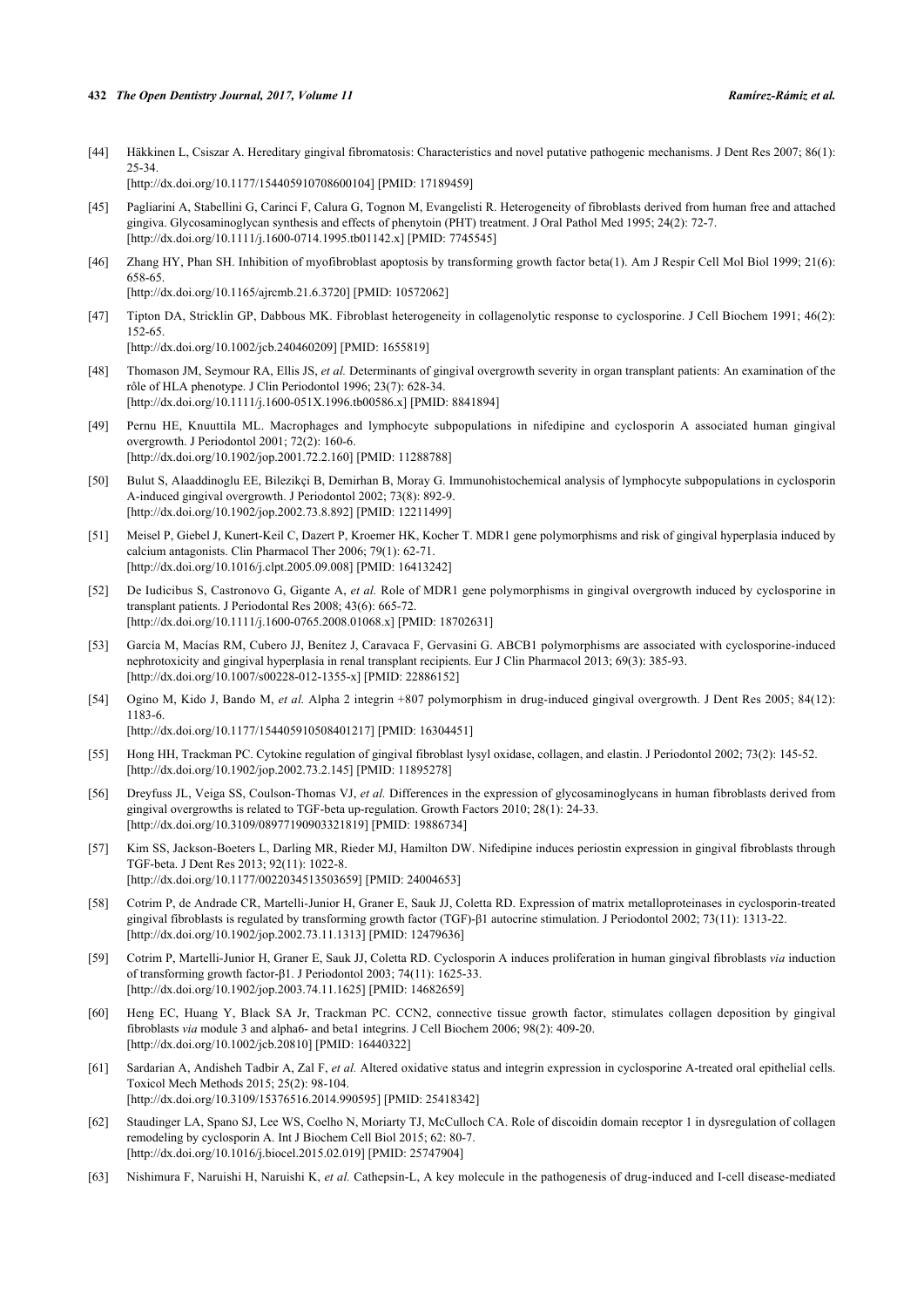gingival overgrowth: A study with cathepsin-L-deficient mice. Am J Pathol 2002; 161(6): 2047-52. [\[http://dx.doi.org/10.1016/S0002-9440\(10\)64483-5\]](http://dx.doi.org/10.1016/S0002-9440(10)64483-5) [PMID: [12466121](http://www.ncbi.nlm.nih.gov/pubmed/12466121)]

- <span id="page-13-0"></span>[64] Brown RS, Arany PR. Mechanism of drug-induced gingival overgrowth revisited: A unifying hypothesis. Oral Dis 2015; 21(1): e51-61. [\[http://dx.doi.org/10.1111/odi.12264](http://dx.doi.org/10.1111/odi.12264)] [PMID: [24893951\]](http://www.ncbi.nlm.nih.gov/pubmed/24893951)
- <span id="page-13-1"></span>[65] Stabellini G, Calastrini C, Mariani G, *et al.* Extracellular glycosaminoglycan changes in healthy and overgrown gingiva fibroblasts after cyclosporin A and cytokine treatments. J Oral Pathol Med 2004; 33(6): 346-53. [\[http://dx.doi.org/10.1111/j.1600-0714.2004.00217.x\]](http://dx.doi.org/10.1111/j.1600-0714.2004.00217.x) [PMID: [15200483](http://www.ncbi.nlm.nih.gov/pubmed/15200483)]
- <span id="page-13-2"></span>[66] Gnoatto N, Lotufo RF, Matsuda M, Penna V, Marquezini MV. Expression of cell-surface heparan sulfate proteoglycans in human cyclosporin-induced gingival overgrowth. J Periodontal Res 2007; 42(6): 553-8. [\[http://dx.doi.org/10.1111/j.1600-0765.2007.00981.x\]](http://dx.doi.org/10.1111/j.1600-0765.2007.00981.x) [PMID: [17956469](http://www.ncbi.nlm.nih.gov/pubmed/17956469)]
- <span id="page-13-3"></span>[67] Flynn JC, Henderson JS, Johnson RB. Synergism between nifedipine and cyclosporine A on the incorporation of [35S] sulfate into human gingival fibroblast cultures *in vitro*. J Periodontal Res 2006; 41(4): 316-21. [\[http://dx.doi.org/10.1111/j.1600-0765.2006.00864.x\]](http://dx.doi.org/10.1111/j.1600-0765.2006.00864.x) [PMID: [16827726](http://www.ncbi.nlm.nih.gov/pubmed/16827726)]
- <span id="page-13-4"></span>[68] Ponnaiyan D, Jegadeesan V, Cyclosporine A. Novel concepts in its role in drug-induced gingival overgrowth. Review article. Dent Res J 2015; 12: 499-506. [\[http://dx.doi.org/10.4103/1735-3327.170546](http://dx.doi.org/10.4103/1735-3327.170546)] [PMID: [26759584](http://www.ncbi.nlm.nih.gov/pubmed/26759584)]
- <span id="page-13-5"></span>[69] Ramírez-Rámiz A. Estudio celular y molecular en cultivos de fibroblastos tratados con fármacos inductores de agrandamiento gingival. 2007. Available at: <http://www.tdx.cat/handle/10803/689>
- <span id="page-13-6"></span>[70] Jung JY, Jeong YJ, Jeong TS, Chung HJ, Kim WJ. Inhibition of apoptotic signals in overgrowth of human gingival fibroblasts by cyclosporin A treatment. Arch Oral Biol 2008; 53(11): 1042-9. [\[http://dx.doi.org/10.1016/j.archoralbio.2008.03.008](http://dx.doi.org/10.1016/j.archoralbio.2008.03.008)] [PMID: [18471799](http://www.ncbi.nlm.nih.gov/pubmed/18471799)]
- <span id="page-13-7"></span>[71] Kantarci A, Augustin P, Firatli E, *et al.* Apoptosis in gingival overgrowth tissues. J Dent Res 2007; 86(9): 888-92. [\[http://dx.doi.org/10.1177/154405910708600916\]](http://dx.doi.org/10.1177/154405910708600916) [PMID: [17720861](http://www.ncbi.nlm.nih.gov/pubmed/17720861)]
- <span id="page-13-8"></span>[72] Fujimori Y, Maeda S, Saeki M, Morisaki I, Kamisaki Y. Inhibition by nifedipine of adherence and activated macrophage-induced death of human gingival fibroblasts. Eur J Pharmacol 2001; 415(1): 95-103. [\[http://dx.doi.org/10.1016/S0014-2999\(01\)00810-X\]](http://dx.doi.org/10.1016/S0014-2999(01)00810-X) [PMID: [11245857](http://www.ncbi.nlm.nih.gov/pubmed/11245857)]
- <span id="page-13-9"></span>[73] Barber MT, Savage NW, Seymour GJ. The effect of cyclosporin and lipopolysaccharide on fibroblasts: Implications for cyclosporin-induced gingival overgrowth. J Periodontol 1992; 63(5): 397-404. [\[http://dx.doi.org/10.1902/jop.1992.63.5.397](http://dx.doi.org/10.1902/jop.1992.63.5.397)] [PMID: [1527683\]](http://www.ncbi.nlm.nih.gov/pubmed/1527683)
- <span id="page-13-10"></span>[74] Bartold PM, Narayanan AS, Page RC. Platelet-derived growth factor reduces the inhibitory effects of lipopolysaccharide on gingival fibroblast proliferation. J Periodontal Res 1992; 27(5): 499-505. [\[http://dx.doi.org/10.1111/j.1600-0765.1992.tb01823.x\]](http://dx.doi.org/10.1111/j.1600-0765.1992.tb01823.x) [PMID: [1403578](http://www.ncbi.nlm.nih.gov/pubmed/1403578)]
- <span id="page-13-11"></span>[75] Birraux J, Kirby JA, Thomason JM, Taylor JJ. The effect of cyclosporin on cell division and apoptosis in human oral keratinocytes. J Periodontal Res 2006; 41(4): 297-302. [\[http://dx.doi.org/10.1111/j.1600-0765.2006.00873.x\]](http://dx.doi.org/10.1111/j.1600-0765.2006.00873.x) [PMID: [16827723](http://www.ncbi.nlm.nih.gov/pubmed/16827723)]
- <span id="page-13-12"></span>[76] Shimizu Y, Kataoka M, Seto H, Kido J, Nagata T. Nifedipine induces gingival epithelial hyperplasia in rats through inhibition of apoptosis. J Periodontol 2002; 73(8): 861-7. [\[http://dx.doi.org/10.1902/jop.2002.73.8.861](http://dx.doi.org/10.1902/jop.2002.73.8.861)] [PMID: [12211494\]](http://www.ncbi.nlm.nih.gov/pubmed/12211494)
- <span id="page-13-13"></span>[77] Bulut S, Uslu H, Özdemir BH, Bulut ÖE. Analysis of proliferative activity in oral gingival epithelium in immunosuppressive medication induced gingival overgrowth. Head Face Med 2006; 2: 13-20. [\[http://dx.doi.org/10.1186/1746-160X-2-13\]](http://dx.doi.org/10.1186/1746-160X-2-13) [PMID: [16712728](http://www.ncbi.nlm.nih.gov/pubmed/16712728)]
- [78] Nurmenniemi PK, Pernu HE, Knuuttila ML. Mitotic activity of keratinocytes in nifedipine and immunosuppressive medication-induced gingival overgrowth. J Periodontol 2001; 72(2): 167-73. [\[http://dx.doi.org/10.1902/jop.2001.72.2.167](http://dx.doi.org/10.1902/jop.2001.72.2.167)] [PMID: [11288789\]](http://www.ncbi.nlm.nih.gov/pubmed/11288789)
- <span id="page-13-14"></span>[79] Das SJ, Parkar MH, Olsen I. Upregulation of keratinocyte growth factor in cyclosporin A-induced gingival overgrowth. J Periodontol 2001; 72(6): 745-52.

[\[http://dx.doi.org/10.1902/jop.2001.72.6.745](http://dx.doi.org/10.1902/jop.2001.72.6.745)] [PMID: [11453236\]](http://www.ncbi.nlm.nih.gov/pubmed/11453236)

- <span id="page-13-15"></span>[80] Tamilselvan S, Raju SN, Loganathan D, Kamatchiammal S, Abraham G, Suresh R. Endothelin-1 and its receptors ET(A) and ET(B) in druginduced gingival overgrowth. J Periodontol 2007; 78(2): 290-5. [\[http://dx.doi.org/10.1902/jop.2007.060172](http://dx.doi.org/10.1902/jop.2007.060172)] [PMID: [17274718\]](http://www.ncbi.nlm.nih.gov/pubmed/17274718)
- <span id="page-13-16"></span>[81] Gürkan A, Emingil G, Öktem G, *et al.* Immunohistochemical analysis of inducible and endothelial forms of nitric oxide synthase in cyclosporin A-induced gingival overgrowth. J Periodontol 2009; 80(10): 1638-47. [\[http://dx.doi.org/10.1902/jop.2009.090138](http://dx.doi.org/10.1902/jop.2009.090138)] [PMID: [19792854\]](http://www.ncbi.nlm.nih.gov/pubmed/19792854)
- <span id="page-13-17"></span>[82] Lee SS, Tsai CH, Kuan YH, Huang FM, Chang YC. The upregulation of transglutaminase-2 by cyclosporin A in human gingival fibroblasts is augmented by oxidative stress. J Periodontol 2013; 84(10): 1469-75. [\[http://dx.doi.org/10.1902/jop.2012.120554](http://dx.doi.org/10.1902/jop.2012.120554)] [PMID: [23173828\]](http://www.ncbi.nlm.nih.gov/pubmed/23173828)
- <span id="page-13-18"></span>[83] Sukuroglu E, Güncü GN, Kilinc K, Caglayan F. Using salivary nitrite and nitrate levels as a biomarker for drug-induced gingival overgrowth.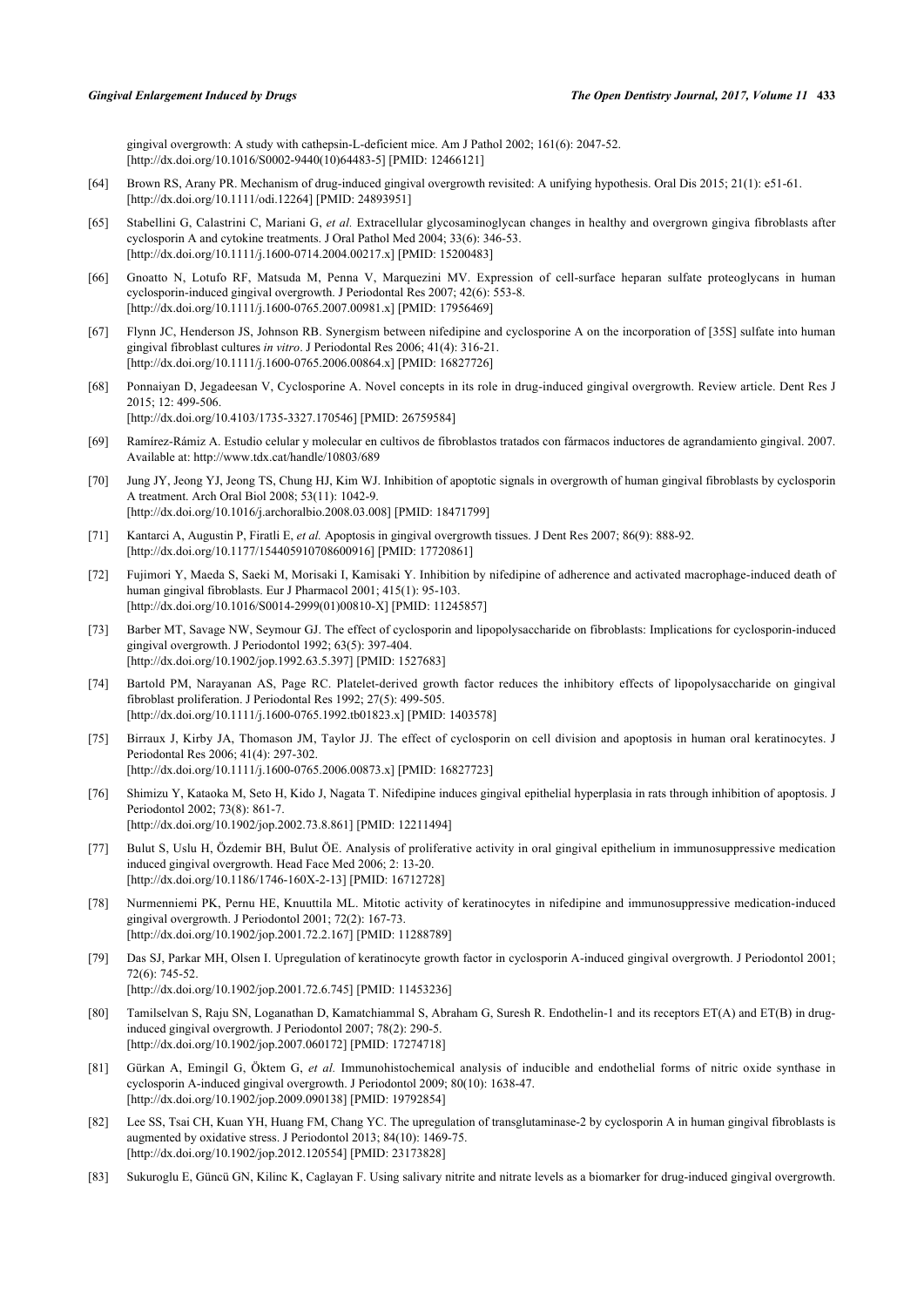Front Cell Infect Microbiol 2015; 5: 87. [\[http://dx.doi.org/10.3389/fcimb.2015.00087](http://dx.doi.org/10.3389/fcimb.2015.00087)] [PMID: [26649282](http://www.ncbi.nlm.nih.gov/pubmed/26649282)]

- <span id="page-14-0"></span>[84] Copple BL, Jaeschke H, Klaassen CD. Oxidative stress and the pathogenesis of cholestasis. Semin Liver Dis 2010; 30(2): 195-204. [\[http://dx.doi.org/10.1055/s-0030-1253228](http://dx.doi.org/10.1055/s-0030-1253228)] [PMID: [20422501\]](http://www.ncbi.nlm.nih.gov/pubmed/20422501)
- <span id="page-14-1"></span>[85] Nurmenniemi PK, Pernu HE, Knuuttila ML. Mast cell subpopulations in gingival overgrowth induced by immunosuppressive and nifedipine medication. J Periodontol 2004; 75(7): 933-8. [\[http://dx.doi.org/10.1902/jop.2004.75.7.933](http://dx.doi.org/10.1902/jop.2004.75.7.933)] [PMID: [15341350\]](http://www.ncbi.nlm.nih.gov/pubmed/15341350)
- <span id="page-14-2"></span>[86] Balaji A, Balaji TM, Rao SR. Angiotensin II levels in gingival tissues from healthy individuals, patients with nifedipine induced gingival overgrowth and non responders on nifedipine. J Clin Diagn Res 2015; 9(8): ZC92-4. [PMID: [26436057\]](http://www.ncbi.nlm.nih.gov/pubmed/26436057)
- <span id="page-14-3"></span>[87] Ohuchi N, Koike K, Sano M, *et al.* Proliferative effects of angiotensin II and endothelin-1 on guinea pig gingival fibroblast cells in culture. Comp Biochem Physiol C Toxicol Pharmacol 2002; 132(4): 451-60. [\[http://dx.doi.org/10.1016/S1532-0456\(02\)00098-4\]](http://dx.doi.org/10.1016/S1532-0456(02)00098-4) [PMID: [12223201](http://www.ncbi.nlm.nih.gov/pubmed/12223201)]
- <span id="page-14-4"></span>[88] Subramani T, Senthilkumar K, Periasamy S, Rao S. Expression of angiotensin II and its receptors in cyclosporine-induced gingival overgrowth. J Periodontal Res 2013; 48(3): 386-91. [\[http://dx.doi.org/10.1111/jre.12020](http://dx.doi.org/10.1111/jre.12020)] [PMID: [23106187\]](http://www.ncbi.nlm.nih.gov/pubmed/23106187)
- <span id="page-14-5"></span>[89] Wynn TA. Common and unique mechanisms regulate fibrosis in various fibroproliferative diseases. J Clin Invest 2007; 117(3): 524-9. [\[http://dx.doi.org/10.1172/JCI31487\]](http://dx.doi.org/10.1172/JCI31487) [PMID: [17332879](http://www.ncbi.nlm.nih.gov/pubmed/17332879)]
- <span id="page-14-6"></span>[90] Trackman PC, Kantarci A. Molecular and clinical aspects of drug-induced gingival overgrowth. J Dent Res 2015; 94(4): 540-6. [\[http://dx.doi.org/10.1177/0022034515571265\]](http://dx.doi.org/10.1177/0022034515571265) [PMID: [25680368](http://www.ncbi.nlm.nih.gov/pubmed/25680368)]
- <span id="page-14-7"></span>[91] Nares S, Ng MC, Dill RE, Park B, Cutler CW, Iacopino AM. Cyclosporine A upregulates platelet-derived growth factor B chain in hyperplastic human gingiva. J Periodontol 1996; 67(3): 271-8. [\[http://dx.doi.org/10.1902/jop.1996.67.3.271](http://dx.doi.org/10.1902/jop.1996.67.3.271)] [PMID: [8708960\]](http://www.ncbi.nlm.nih.gov/pubmed/8708960)
- <span id="page-14-14"></span>[92] Nurmenniemi PK, Pernu HE, Laukkanen P, Knuuttila ML. Macrophage subpopulations in gingival overgrowth induced by nifedipine and immunosuppressive medication. J Periodontol 2002; 73(11): 1323-30. [\[http://dx.doi.org/10.1902/jop.2002.73.11.1323](http://dx.doi.org/10.1902/jop.2002.73.11.1323)] [PMID: [12479637\]](http://www.ncbi.nlm.nih.gov/pubmed/12479637)
- <span id="page-14-8"></span>[93] Iacopino AM, Doxey D, Cutler CW, *et al.* Phenytoin and cyclosporine A specifically regulate macrophage phenotype and expression of platelet-derived growth factor and interleukin-1 *in vitro* and *in vivo*: possible molecular mechanism of drug-induced gingival hyperplasia. J Periodontol 1997; 68(1): 73-83. [\[http://dx.doi.org/10.1902/jop.1997.68.1.73](http://dx.doi.org/10.1902/jop.1997.68.1.73)] [PMID: [9029455\]](http://www.ncbi.nlm.nih.gov/pubmed/9029455)
- <span id="page-14-9"></span>[94] Modéer T, Brunius G, Iinuma M, Lerner UH. Phenytoin potentiates interleukin-1-induced prostaglandin biosynthesis in human gingival fibroblasts. Br J Pharmacol 1992; 106(3): 574-8. [\[http://dx.doi.org/10.1111/j.1476-5381.1992.tb14377.x\]](http://dx.doi.org/10.1111/j.1476-5381.1992.tb14377.x) [PMID: [1504741](http://www.ncbi.nlm.nih.gov/pubmed/1504741)]
- <span id="page-14-10"></span>[95] Chiang CY, Chen YT, Hung FM, Tu HP, Fu MM, Fu E. Cyclosporin-A inhibits the expression of cyclooxygenase-2 in gingiva. J Periodontal Res 2007; 42(5): 443-9. [\[http://dx.doi.org/10.1111/j.1600-0765.2006.00967.x\]](http://dx.doi.org/10.1111/j.1600-0765.2006.00967.x) [PMID: [17760822](http://www.ncbi.nlm.nih.gov/pubmed/17760822)]
- <span id="page-14-11"></span>[96] Nell A, Matejka M, Solar P, Ulm C, Sinzinger H. Evidence that cyclosporine inhibits periodontal prostaglandin I2 synthesis. J Periodontal Res 1996; 31(2): 131-4. [\[http://dx.doi.org/10.1111/j.1600-0765.1996.tb00474.x\]](http://dx.doi.org/10.1111/j.1600-0765.1996.tb00474.x) [PMID: [8708940](http://www.ncbi.nlm.nih.gov/pubmed/8708940)]
- <span id="page-14-12"></span>[97] Czuszak CA, Sutherland DE, Billman MA, Stein SH. Prostaglandin E2 potentiates interleukin-1 β induced interleukin-6 production by human gingival fibroblasts. J Clin Periodontol 1996; 23(7): 635-40. [\[http://dx.doi.org/10.1111/j.1600-051X.1996.tb00587.x\]](http://dx.doi.org/10.1111/j.1600-051X.1996.tb00587.x) [PMID: [8841895](http://www.ncbi.nlm.nih.gov/pubmed/8841895)]
- <span id="page-14-13"></span>[98] Sakaki H, Matsumiya T, Kusumi A, *et al.* Interleukin-1beta induces matrix metalloproteinase-1 expression in cultured human gingival fibroblasts: role of cyclooxygenase-2 and prostaglandin E2. Oral Dis 2004; 10(2): 87-93. [\[http://dx.doi.org/10.1046/j.1354-523X.2003.00982.x](http://dx.doi.org/10.1046/j.1354-523X.2003.00982.x)] [PMID: [14996278](http://www.ncbi.nlm.nih.gov/pubmed/14996278)]
- <span id="page-14-15"></span>[99] Wipff PJ, Rifkin DB, Meister JJ, Hinz B. Myofibroblast contraction activates latent TGF-β1 from the extracellular matrix. J Cell Biol 2007; 179(6): 1311-23. [\[http://dx.doi.org/10.1083/jcb.200704042\]](http://dx.doi.org/10.1083/jcb.200704042) [PMID: [18086923](http://www.ncbi.nlm.nih.gov/pubmed/18086923)]
- <span id="page-14-16"></span>[100] Capelli J Jr, Kantarci A, Haffajee A, Teles RP, Fidel R Jr, Figueredo CM. Matrix metalloproteinases and chemokines in the gingival crevicular fluid during orthodontic tooth movement. Eur J Orthod 2011; 33(6): 705-11. [\[http://dx.doi.org/10.1093/ejo/cjq148\]](http://dx.doi.org/10.1093/ejo/cjq148) [PMID: [21389074](http://www.ncbi.nlm.nih.gov/pubmed/21389074)]
- <span id="page-14-17"></span>[101] Şurlin P, Rauten AM, Pirici D, Oprea B, Mogoantă L, Camen A. Collagen IV and MMP-9 expression in hypertrophic gingiva during orthodontic treatment. Rom J Morphol Embryol 2012; 53(1): 161-5. [PMID: [22395516\]](http://www.ncbi.nlm.nih.gov/pubmed/22395516)
- <span id="page-14-18"></span>[102] Surlin P, Rauten AM, Mogoantă L, Siloşi I, Oprea B, Pirici D. Correlations between the gingival crevicular fluid MMP8 levels and gingival overgrowth in patients with fixed orthodontic devices. Rom J Morphol Embryol 2010; 51(3): 515-9. [PMID: [20809029\]](http://www.ncbi.nlm.nih.gov/pubmed/20809029)